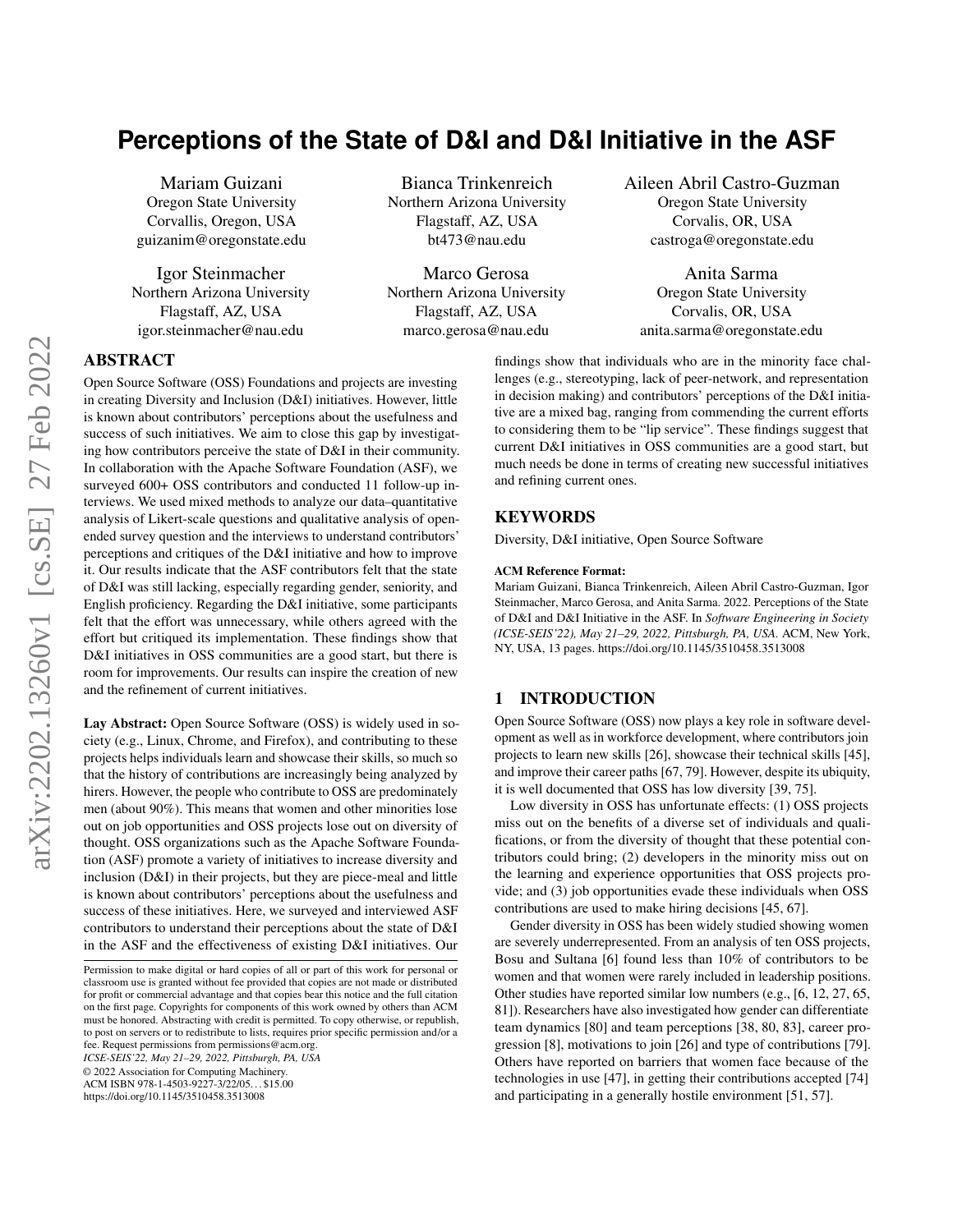More recently, research has started to look at other diversity attributes. For example, studies have investigated the effects of location and language on getting contributions accepted [\[24,](#page-10-4) [62,](#page-11-9) [63\]](#page-11-10). Others have analyzed age diversity by analyzing its impact on code reviews [\[50\]](#page-11-11), or motivations to continue to contribute [\[13,](#page-10-5) [49\]](#page-11-12). The majority of research has focused on only one attribute of diversity, with a few emerging works extending the gender diversity analysis by incorporating another diversity attribute (e.g., location [\[53,](#page-11-13) [57\]](#page-11-8), cognitive style [\[54\]](#page-11-14)). Diversity, however, is a multi-dimensional construct that arises from attributes that differentiate people, demographic (e.g., age, gender, ethnicity) or otherwise (e.g., role, expertise, personality, cognitive styles) and focusing on a single attribute as the analysis lens, gives only a partial view of this complex phenomenon. Therefore, in this work we investigate:

#### *(RQ1.) How do contributors with different backgrounds perceive the state of D&I in their OSS community?*

The goal of RQ1 is to build and extend the current literature by analyzing the following six contributors background attributes: gender, education, English proficiency, seniority at ASF, compensation type and country of residence. We build on work by Lee and Carver [\[38\]](#page-11-5) who investigated contributor perception of the state of D&I using the gender lens. Our study explores participant perceptions of role stereotyping and their ability to contribute using questions from [\[38\]](#page-11-5). While gender, country of residence and English proficiency attributes have been investigated by others, either in isolation or along with another lens, we are unaware of literature investigating education and compensation type. Given the changing landscape of OSS [\[71\]](#page-11-15) where companies are increasingly employing developers to contribute to OSS and people are seeing OSS as a career stepping stone [\[26,](#page-10-0) [79\]](#page-12-1), its important to understand how these attributes play a role in creating inclusive, diverse OSS communities.

OSS projects are well aware of problems of toxic interactions that create a non-inclusive environment and low gender diversity [\[38\]](#page-11-5). To overcome these issues OSS projects often include a code of conduct [\[69\]](#page-11-16) to manage communication expectations. Several OSS foundations have also started broader D&I initiatives such as, the Linux foundations' Software Developer Diversity and Inclusion (SDDI) project [\[23\]](#page-10-6), the D&I working group of the Community Health Analytics Open Source Software (CHAOSS) project [\[58\]](#page-11-17), and the D&I initiative at the ASF [\[22\]](#page-10-7). These initiatives are tasked to improve diversity in different aspects of OSS such as, diversity in events, inclusive naming, and code of conduct.

While these OSS initiatives are important in their goals of fixing specific issues (e.g., toxic interactions, non-inclusive naming), they are siloed and we lack an understanding of how the community perceives them. Such an understanding is important to realise what is working and what is not to guide the initiatives.

#### *(RQ2.) How do contributors perceive D&I initiative(s) in their OSS communities?*

We answer these research questions by partnering with the ASF Diversity and Inclusion (D&I) committee [\[22\]](#page-10-7) because of their interest in understanding their contributors' perspective of the D&I state and the D&I initiative. We conducted an online survey with 600+ ASF respondents. The survey was designed in collaboration with the D&I committee and the ASF community at large. We followed up the survey results with 11 interviews to get a deeper understanding of contributors' perspectives. We used mixed methods to analyze

the survey and interview responses. Our results shed light on contributors' background attributes that influence their perception of the state of D&I (see section [4.1\)](#page-3-0) and their perception of the ASF D&I initiative, from its necessity to its efficacy and where it can be improved (see section [4.2\)](#page-7-0).

#### 2 BACKGROUND AND RELATED WORK

Diversity in OSS has gained considerable attention in recent years with OSS projects and foundations investing in efforts to create diverse and more inclusive communities. Research has also investigated the topic of low diversity and barriers to contributing to OSS. A majority of which has focused on one diversity aspect–gender, investigating gender distribution of women in OSS [\[6,](#page-10-1) [28,](#page-11-18) [35,](#page-11-19) [43,](#page-11-20) [53,](#page-11-13) [64,](#page-11-21) [65\]](#page-11-4) and in leadership positions [\[8\]](#page-10-3), perceptions of women contributors in OSS [\[38,](#page-11-5) [80\]](#page-12-4), the impact of gender on productivity [\[81\]](#page-12-3) and the barriers that women face [\[47,](#page-11-6) [51,](#page-11-7) [57,](#page-11-8) [74,](#page-12-6) [83\]](#page-12-5).

For instance, Vasilescu et al. [\[80\]](#page-12-4) used the gender lens to understand GitHub contributors' perception of their team and awareness of their teammates' backgrounds, with gender being the second-most noticed attribute. Other research focused on women's experience in OSS and support systems in place to increase women's participation [\[68,](#page-11-22) [69\]](#page-11-16). Singh and Brandon [\[69\]](#page-11-16) found that only 12 out of 355 OSS websites have 'women only' sections and Lee and Carver [\[38\]](#page-11-5) found that, while some contributors expressed a positive feeling about women's participation in OSS, some were strongly opposed to their inclusion. Finally, researchers have investigated barriers that women face in tools and technology [\[47,](#page-11-6) [54\]](#page-11-14), in getting pull requests accepted [\[74\]](#page-12-6), and participating in discussions [\[51,](#page-11-7) [57\]](#page-11-8).

Research has investigated the experience of "older" contributors in OSS [\[13,](#page-10-5) [49,](#page-11-12) [50\]](#page-11-11). For instance, Murakami et al. [\[50\]](#page-11-11) looked at how age can impact code reviews and found that age has no significant effect on code review correctness and efficiency. Morrison et al. [\[49\]](#page-11-12) investigated the low participation of veteran software developers in OSS and how their contributions differ from those of their younger peers. Morrison et al. [\[49\]](#page-11-12) results reflected that veteran OSS contributors are less socially motivated than their younger counterparts, which aligns with Davidson et al. [\[13\]](#page-10-5) findings that older contributors face more social than technical challenges.

The impact of location on pull request acceptance has also been investigated. Furtado et al. [\[24\]](#page-10-4) found that contributors from countries with low human development indexes face the most pull request rejections. Similarly, Rastogi et al. [\[63\]](#page-11-10) investigated the top countries with highest and lowest pull request acceptance rates and Rastogi et al. [\[62\]](#page-11-9) found pull request acceptance rate increases by 19% when the submitter and integrator are from the same country.

Recent studies have started to investigate diversity through the lens of multiple demographic attributes. For example, Prana et al. [\[57\]](#page-11-8) investigated the difference in gender diversity between geographic regions and found that there has been a small improvement of gender diversity amongst contributors in Northern America and South-Eastern Asia. Catolino et al. [\[10\]](#page-10-8) investigated community smells through the gender and experience lenses. Ortu et al. [\[53\]](#page-11-13) also used a dual-lens approach and found that gender diversity increased productivity, while intra-team nationality diversity decreased the level of politeness.

In summary, existing research has largely investigated the topic of diversity using a single lens (e.g., gender, location, or age). Recently,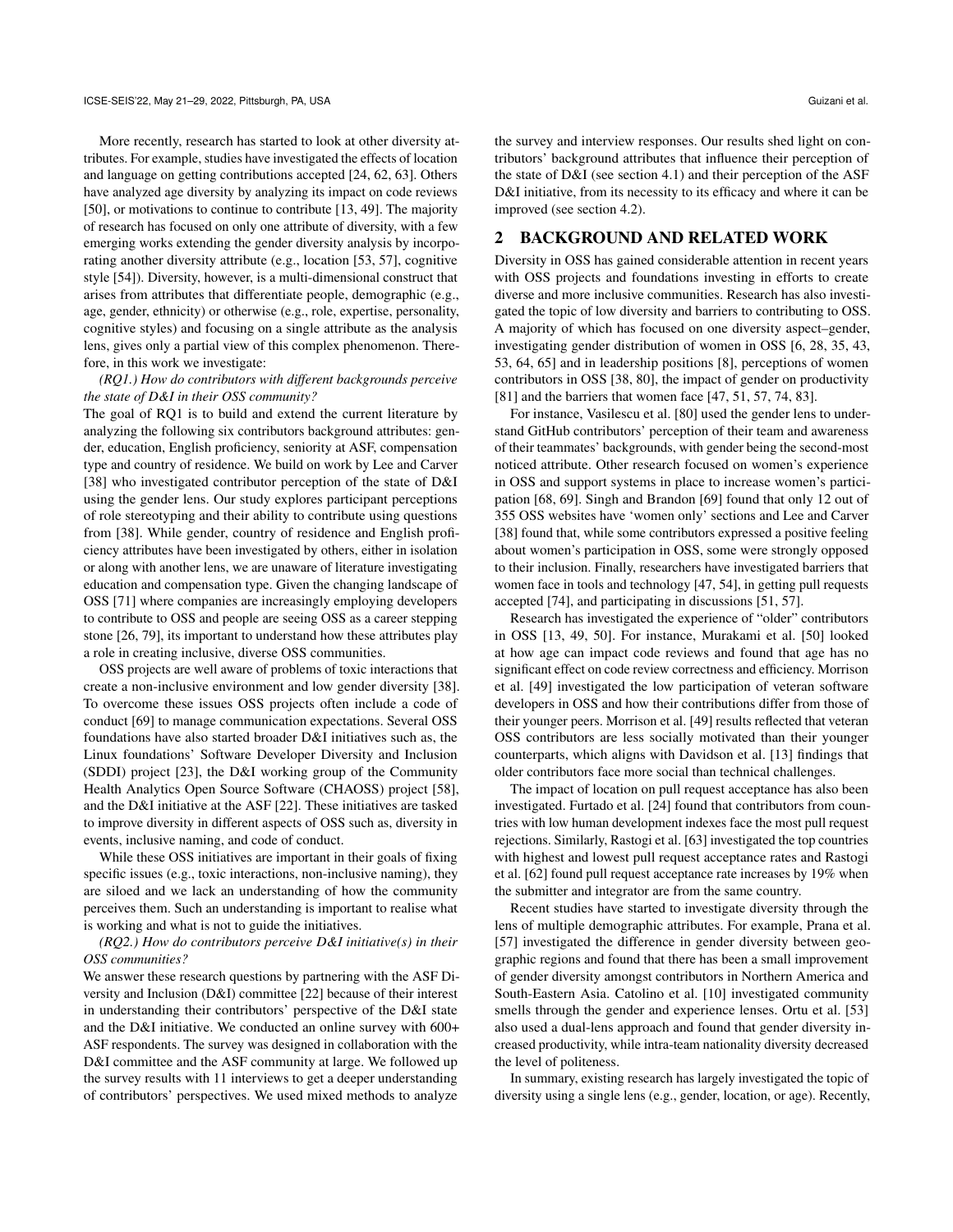emerging studies have started investigating diversity by combining gender with a second lens. Our work complements these works by taking a multi-dimensional approach to investigate contributors' perception of the state of diversity using 6 demographic lenses—gender, education, English proficiency, seniority at ASF, compensation type and country of residence—that can impact contributors' experiences in their OSS community. We also investigate contributors' perception of the current D&I initiative, their critiques and suggestions to improve it.

## 3 RESEARCH METHOD

We answer the research questions by focusing on a single large OSS foundation (ASF) to get the perspective of contributors in a single, mature OSS community instead of the broad OSS world. The ASF is the world's largest OSS Foundation with more than 460k people and more than 350 mature projects and initiatives [\[20\]](#page-10-9). The ASF serves as a good case study because of its relevancy and maturity, its interest in improving D&I, and our collaboration with the ASF D&I committee, who worked closely with us in the design and execution of the study, allowing us to get legitimacy in the eyes of participants and validate the interpretation of the study results.

We conducted an online survey and follow-up interviews with the ASF contributors and used mixed methods to analyze the data.

#### 3.1 Survey

Survey design: The goals of the survey were to understand ASF contributors' perception of: (1) the state of D&I in their community and (2) the current D&I initiative, their critiques, and ideas for improvements. The survey started with six demographic questions followed by 12 Likert-scale items and one open-ended question (see survey questions in supplemental material [\[29\]](#page-11-23)). Table [1](#page-3-1) presents the Likert-scale questions, from contributors' perception of role stereotyping (Q1-Q3), their ability to contribute (Q4-Q8), being represented within the community (Q9, Q10), and their perception of the code of conduct (Q11, Q12).

We leveraged existing surveys when possible. Questions Q1, Q2, Q4-Q7 were from Lee and Carver [\[38\]](#page-11-5) who investigated contributor perceptions of gender in OSS. 3 of the 6 demographics questions (seniority at ASF, compensation, and gender identification) were adapted from the 2016 ASF Committer Diversity survey [\[21\]](#page-10-10) by addressing the best practices recommended by the CHAOSS D&I Working Group [\[58\]](#page-11-17). The other three background questions (country of residence, English confidence, and education level) were adopted from the Open Demographics Survey [\[14\]](#page-10-11). We used Lime Survey licensed under GPLv2, which is the world's leading open source survey software, to conduct the survey.

We then engaged with the ASF D&I committee—composed of 18 experienced contributors with different roles including committers, Project Management Committee (PMC) members, and board members—and the community at large to refine and pilot the survey questions. An open-ended question on the state of the D&I initiative was included based on the recommendation of the committee.

Survey Data Collection: In collaboration with the ASF D&I committee, we invited the ASF committers to participate by sending emails to every 'apache.org' email address and shared a link through the ASF developer mailing lists. Participants were first presented a consent page that described the goal of the survey, the data collection and handling policy, and who to contact (see supplemental material [\[29\]](#page-11-23)). The survey followed an opt-in strategy where participants started the survey if they agreed to voluntarily participate after reading the consent form. The survey was open for 45 days. We maintained the data confidentiality as per Apache Privacy Policies. Identifiable information or IP addresses were not collected. When participants gave email addresses for follow-up interviews, they were stored separately from the responses.

We received 624 responses, resulting in a response rate of 8.5% based on a considered total community size of 7500 contributors. We received 130 responses to our optional open-ended question about the D&I effort at the ASF. A majority of the 624 respondents identified as men (88.47%) and 4.55% as women. We grouped together (see Table [2\)](#page-3-2) the respondents who identified as non-binary, trans-men/women, prefer to self-describe/not-to-say to preserve their identity. A majority of respondents were volunteers (61.53%) and senior contributors with three or more years of experience at the ASF (73.35%). They resided in 53 different countries located in six continents with the majority based in North America. Most of the respondents reported some level of higher education (89.56%).

#### 3.2 Interviews

We conducted follow-up interviews to get a deeper understanding of contributors' experience at the ASF and their perspective on the D&I initiative. From the set of 69 respondents who agreed to being contacted post-survey, we kept randomly selecting participants to interview until reaching saturation of information. We ended up interviewing 11 participants. Table [3](#page-4-0) presents the demographics of our interview participants.

Two researchers conducted the semi-structured interviews: one led the interviews while the other observed and took notes. Before each interview, we obtained the participant's consent to audio record for transcription purposes. The interview covered the participant's experience at the ASF and the mechanisms that help support the contribution process at the ASF. The interview lasted between 30 minutes to one hour, after which, we thanked our participants and, as a token of appreciation, we sent them a \$50 gift card or its equivalent in donation to the OSS project or organization of their choice.

#### 3.3 Data Analysis

We used a mixed-method approach to answer our research questions. We used ordinal logistic regression to analyze the answers to the Likert-scale questions. For the open-ended question and interview transcripts, we used open coding.

<span id="page-2-0"></span>3.3.1 Quantitative: Ordinal Logistic Regression. To analyze the Likert-scale responses, we used participants' reported demographic attributes (gender, seniority at ASF, English proficiency, compensation type, place of residence, and education level) as explanatory variables and ran ordinal logistic regression for each one of the twelve Likert-scale questions (Q1–Q12). The ordinal logistic regression model [\[31\]](#page-11-24) is an extension of the logistic regression model where the logits of a categorical response are linearly related to the explanatory variables.

Let *Y* be our ordinal outcome with *j* categories (Likert-scale values), then the ordinal logistic regression model is: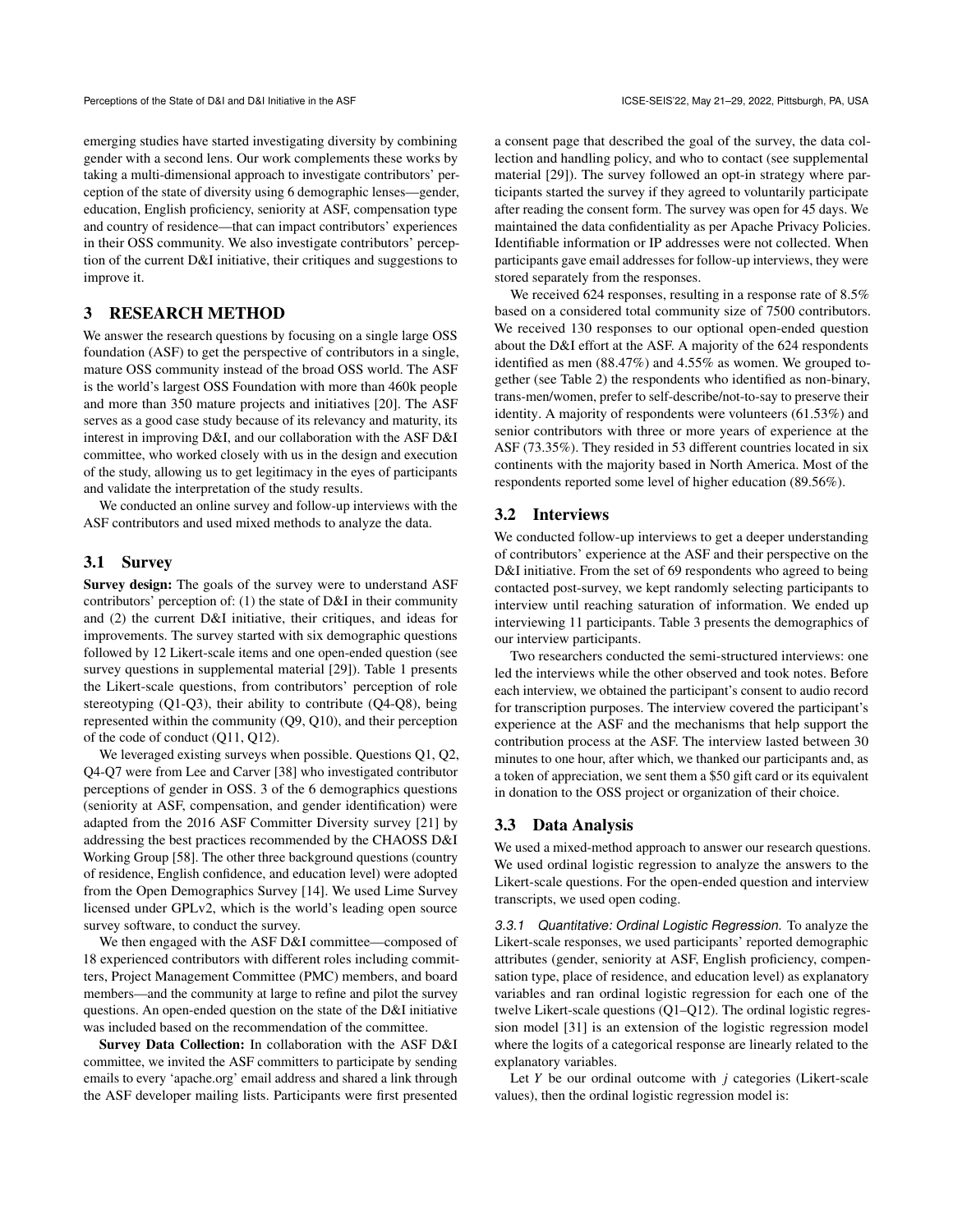<span id="page-3-1"></span>

| Table 1: Twelve-Likert scale questions about participants' perception of the state of D&I and the code of conduct. The citation |  |  |  |  |  |  |  |  |
|---------------------------------------------------------------------------------------------------------------------------------|--|--|--|--|--|--|--|--|
| indicates that a question is a replication from Lee and Carver [38].                                                            |  |  |  |  |  |  |  |  |

| Perception of         | <b>Ouestions</b>                                                                                             | <b>Ouestion ID</b>          |
|-----------------------|--------------------------------------------------------------------------------------------------------------|-----------------------------|
|                       | Other members of the project see me as a parental figure [38]                                                | Q1. Parental figure         |
| Role stereotyping     | I am expected to take care of other members of the project more so than is usual [38]                        | O2. Care taker              |
|                       | I feel some members of the community are patronizing to me                                                   | O <sub>3</sub> . Patronized |
|                       | I have an equal chance to get contributions accepted [38]                                                    | Q4. Equal chance            |
|                       | Nothing keeps me from contributing to the project [38]                                                       | Q5. No barriers             |
| Ability to contribute | I have a solid network of open-source peers [38]                                                             | O6. Network                 |
|                       | It was easy to find a mentor with whom I felt comfortable [38]                                               | O7. Mentored                |
|                       | I have a hard time following discussions because of technical jargon                                         | Q8. Tech jargon             |
| Being represented     | The PMC represents a diverse set of people                                                                   | 09. Diverse PMC             |
|                       | I feel represented in the decision-making group                                                              | Q10. Represented            |
| The code of conduct   | I was made aware of the code of conduct and how to report violations                                         | Q11. Aware                  |
|                       | I felt safer and more empowered to fully participate in this project because it followed the code of conduct | Q12. Empowered              |

<span id="page-3-2"></span>Table 2: Demographics of the survey respondents (n=624).

| <b>Demographics</b>                                                     | #            | $\mathcal{G}_{\Omega}$ |
|-------------------------------------------------------------------------|--------------|------------------------|
| Gender: Man                                                             | 545          | 88.47%                 |
| Gender: Woman                                                           | 28           | 4.55%                  |
| Gender: Non-binary, trans-men/women, prefer to self-describe/not-to-say | 41           | 6.66%                  |
| Seniority at the ASF: Less than 1 year                                  | 66           | 10.66%                 |
| Seniority at the ASF: 1 to 2 years                                      | 99           | 15.99%                 |
| Seniority at the ASF: 3 to 5 years                                      | 165          | 26.66%                 |
| Seniority at the ASF: 6 to 10 years                                     | 130          | 21.00%                 |
| Seniority at the ASF: Over 10 years                                     | 159          | 25.69%                 |
| Education: Ph.D degree                                                  | 65           | 10.60%                 |
| Education: Master's degree                                              | 284          | 46.33%                 |
| Education: Undergraduate degree                                         | 200          | 32.63%                 |
| Education: Technical training                                           | 33           | 5.38%                  |
| Education: High school                                                  | 30           | 4.89%                  |
| Education: No formal education                                          | $\mathbf{1}$ | 0.16%                  |
| English Proficiency: Very confident                                     | 348          | 59.96%                 |
| English Proficiency: Confident                                          | 138          | 22.59%                 |
| English Proficiency: Average                                            | 81           | 13.26%                 |
| English Proficiency: Uncomfortable                                      | 13           | 2.13%                  |
| English Proficiency: Not confident                                      | 31           | 5.07%                  |
| Compensation: Paid work only                                            | 84           | 13.64%                 |
| Compensation: A mix, but mostly paid                                    | 153          | 24.84%                 |
| Compensation: Unpaid only                                               | 247          | 40.10%                 |
| Compensation: A mix, but mostly unpaid                                  | 80           | 12.99%                 |
| Compensation: An equal mix of paid and unpaid                           | 52           | 8.44%                  |
| Continent: North America                                                | 250          | 41.60%                 |
| Continent: South America                                                | 5            | 0.83%                  |
| Continent: Europe                                                       | 237          | 39.43%                 |
| Continent: Africa                                                       | 7            | 1.16%                  |
| Continent: Asia                                                         | 92           | 15.31%                 |
| Continent: Australia                                                    | 10           | 1.66%                  |

$$
log \frac{P(Y \leq j)}{P(Y > j)} = \beta_{j_0} - \eta_1 x_1 - \dots - \eta_p x_p; \ j = 1, ..., j - 1
$$

where  $P(Y \leq j)$  is the cumulative probability of *Y* less than or equal to a specific category *j* of the response variable. The model has  $j-1$  intercepts denoted by  $\beta_{j_0}$  and one parameter for each explanatory variable (the demographic attributes).

By definition, our dependent variables (Likert-scale responses) fit the first two assumptions of the ordinal logistic regression model: The dependent variables are ordered and one or more of the explanatory variables are either continuous, categorical or ordinal. We checked for the absence of multi-collinearity by generating a covariance matrix of our variables. The last assumption is the proportional odds which ensures that the relationship between each pair of outcome groups is the same, meaning that there is only one set of coefficients, which means that there is only one model. We used the Brant test to check for the proportional odds assumption. We

conclude that the parallel assumption holds when the probability (pvalues) for all variables are greater than  $\alpha = 0.05$  and the Omnibus variable, which stands for the whole model, is also greater than  $\alpha$ . In the case where an explanatory variable failed the Brant test, we omitted that variable from the model (see grayed out cell in Tables [4,](#page-5-0) [5](#page-6-0) and [6\)](#page-6-1) to ensure that the model fits all the assumptions. We used R version 4.0.4 and *polr* in the "MASS" package for the analyses.

Note, for the purpose of this analysis, we divided each demographic attribute (e.g., seniority at ASF, see Table [2\)](#page-3-2) into two segments. For instance, we grouped ASF contributors with low experience (<1 year, 1-2 years) as junior contributors and those with more experience (3-5, 6-10 and >10 years) as senior contributors. We also grouped the participants according to their gender: "gender-majority" for the ASF contributors who identified as men, and "gender-minority" for the ASF contributors who identified as women, non-binary, transmen/women, prefer to self-describe/not-to-say.

3.3.2 Qualitative: Open Coding. We used open coding to analyze our open-ended question and interview data. First, we analyzed the survey open-ended question on the state of D&I (see survey questions in supplemental [\[29\]](#page-11-23)). We inductively coded the answers, built post-formed codes as the analysis progressed and associated them to respective parts of the text. At this stage, our aim was to code contributors' perception of D&I according to their discourse, and not according to any preconceived data. For each interviewee, we identified and coded each excerpt that presented a perception of the D&I. Once a week, the research team met to discuss the emerging categories and to refine their nomenclature. The coding process was conducted by one researcher and discussed with the other researchers until consensus about the resulting codes and quotes.

### 4 RESULTS

In the following, we present the analysis of how contributors perceive (1) the state of D&I in their community (RQ1, Section 4.1) and (2) the current D&I efforts (RQ2, Section 4.2).

## <span id="page-3-0"></span>4.1 Perceptions on the state of D&I

To answer RQ1, we analyzed the survey and interviews using mixed methods. Sections [4.1.1](#page-4-1) to [4.1.3](#page-6-2) detail contributors' perceptions of different aspects of the state of D&I (see Table [1\)](#page-3-1), and Section [4.1.4](#page-7-1)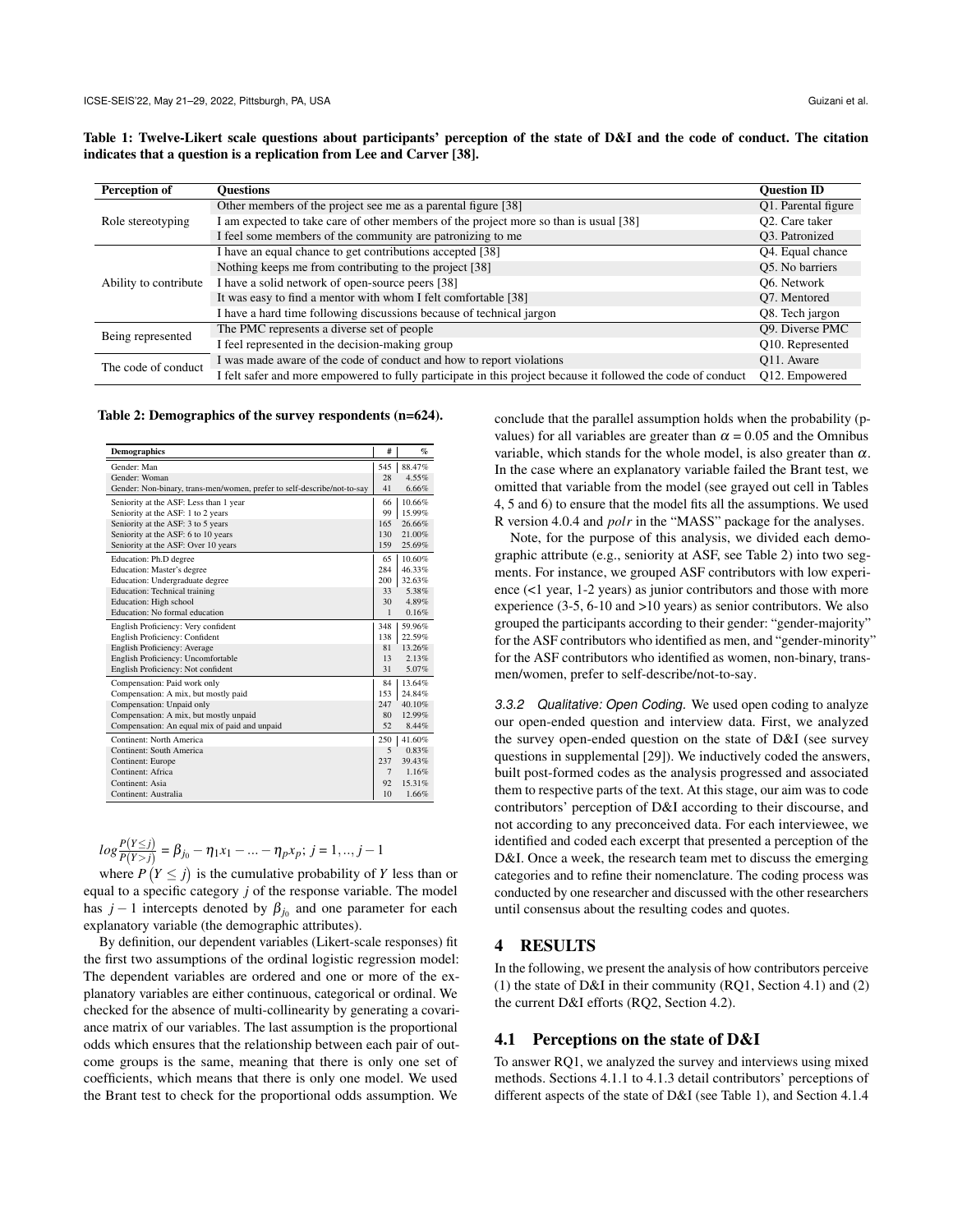<span id="page-4-0"></span>

| ID             | Gender | <b>Seniority at the ASF</b> | <b>Education</b>     | <b>English Proficiency</b> | <b>Compensation type</b>        | <b>Residence</b> |
|----------------|--------|-----------------------------|----------------------|----------------------------|---------------------------------|------------------|
| $_{11}$        | Man    | 1 to 2 years                | Undergraduate degree | Average                    | A mix, but mostly paid          | Russia           |
| 12             | Man    | Over 10 years               | Ph.D degree          | Very confident             | A mix, but mostly unpaid        | US               |
| I <sub>3</sub> | Woman  | 3 to 5 years                | Undergraduate degree | Confident                  | Unpaid only                     | Germany          |
| I <sub>4</sub> | Woman  | Over 10 years               | Undergraduate degree | Very confident             | An equal mix of paid and unpaid | Ireland          |
| I5             | *Other | Over 10 years               | Undergraduate degree | Very confident             | A mix but mostly paid           | US               |
| <b>I6</b>      | *Other | Over 10 years               | Undergraduate degree | Very confident             | Unpaid only                     | US               |
| 17             | Man    | 3 to 5 years                | Master's degree      | Not confident              | A mix, but mostly unpaid        | Italy            |
| <b>I8</b>      | Man    | Less than 1 year            | Master's degree      | Very confident             | Unpaid only                     | Japan            |
| 19             | Woman  | Less than 1 year            | Master's degree      | Confident                  | Unpaid only                     | Germany          |
| I10            | Woman  | 3 to 5 years                | Master's degree      | Very confident             | An equal mix of paid and unpaid | US               |
| I11            | Man    | 3 to 5 years                | Master's degree      | Very confident             | An equal mix of paid and unpaid | UK               |

Table 3: Interview participants' demographics.

\*Elided to protect identity of these respondents.

illustrates contributors' perceptions of the extent of the D&I issues. We segment the analysis based on the demographic attributes.

Tables [4,](#page-5-0) [5,](#page-6-0) and [6](#page-6-1) show the ordinal logistic regression results for the survey questions. For instance, the model "Q2. Care taker" in Figure [1](#page-4-2) shows how the demographic attributes explain the level of agreement on that question (see Section [3.3.1\)](#page-2-0). The tables highlight the variables that show statistical significance at  $p < .05$  or  $p <$ .01 post fixed by <sup>∗</sup> or ∗∗, respectively. We also show the response distributions according to the Likert-scale for those demographic attributes that were statistically significant in our models (Figures [1,](#page-4-2) [2,](#page-5-1) [3\)](#page-6-3). In the rest of this section, we discuss *three* different aspects of the contributors' perceptions, namely *role stereotyping*, contributors' *ability to contribute*, and their *feeling of being represented*.

<span id="page-4-1"></span>4.1.1 Role Stereotyping. Past work has shown that gender can be a major source of bias in how people perceive others, which is linked to prescribing certain roles and traits to women [\[15,](#page-10-12) [84\]](#page-12-7), and feminine attributes or qualities displayed by women tending to be devalued [\[4,](#page-10-13) [18\]](#page-10-14). Gender is also closely linked to two basic dimensions that individuals rely on to judge other people—when an individual meets someone, they intuitively make judgments of their warmth and competence [\[11,](#page-10-15) [19\]](#page-10-16), subjecting women to role stereotyping. Women are stereotyped to be motherly, warm, and nurturing [\[9,](#page-10-17) [32,](#page-11-25) [46,](#page-11-26) [48\]](#page-11-27). Such stereotypes perpetuate behavioral expectations for women to assume the role of the parental figure and community care taker [\[36,](#page-11-28) [46\]](#page-11-26).

Questions Q1-Q3 explore three types of role stereotyping, namely PARENTAL FIGURE (Q1), CARE TAKER (Q2), and being PATRON-IZED (Q3), and the extent to which individuals from different backgrounds perceive role stereotyping to take place at the ASF.

While women have been associated with the role stereotype of PARENTAL FIGURE, we found that contributors who identified as gender-majority and those who associate with the gender-minority reported at similar rates being seen as a parental figure (Q1 in Table [4\)](#page-5-0). This is inline with Lee and Carver [\[38\]](#page-11-5)'s results. On the other hand, looking at different attributes, we found that senior ASF contributors, were 2.48 times more likely than juniors to feel pigeonholed into this role (Table [4,](#page-5-0) *p* < .01). This difference can be seen in the distribution of responses in Figure [1—](#page-4-2)senior contributors agreed at a higher rate with the statement as compared to junior contributors, who disagreed at a higher rate. The results indicate

<span id="page-4-2"></span>

Figure 1: Responses to the 5-points Likert-scale items about role stereotyping (Q1-Q3, Table [1\)](#page-3-1). Left hand (yellow) shows levels of disagreement, middle (grey) is neutral, and right (green) shows level of agreement. We only show the responses where the differences between segments were significant. See supplemental material [\[29\]](#page-11-23) for all the Likert-scale figures.

that those more experienced with the ASF are being sought out for advice and mentoring.

Women have also been associated with CARE TAKER roles. Our results for this question (Q2 in Table [1\)](#page-3-1) were similar to the aforementioned results. While the odds of contributors who associate with gender-minority feeling that they were expected to take care of others were 1.75 times higher than their counterparts, this difference was not statistically significant. The seniority lens, however, painted a different picture in which the odds of senior contributors feeling expected to take care of others was 1.86 times ( $p < .01$ ) higher than that of juniors (see Table [4,](#page-5-0) Figure [1\)](#page-4-2). Non-confident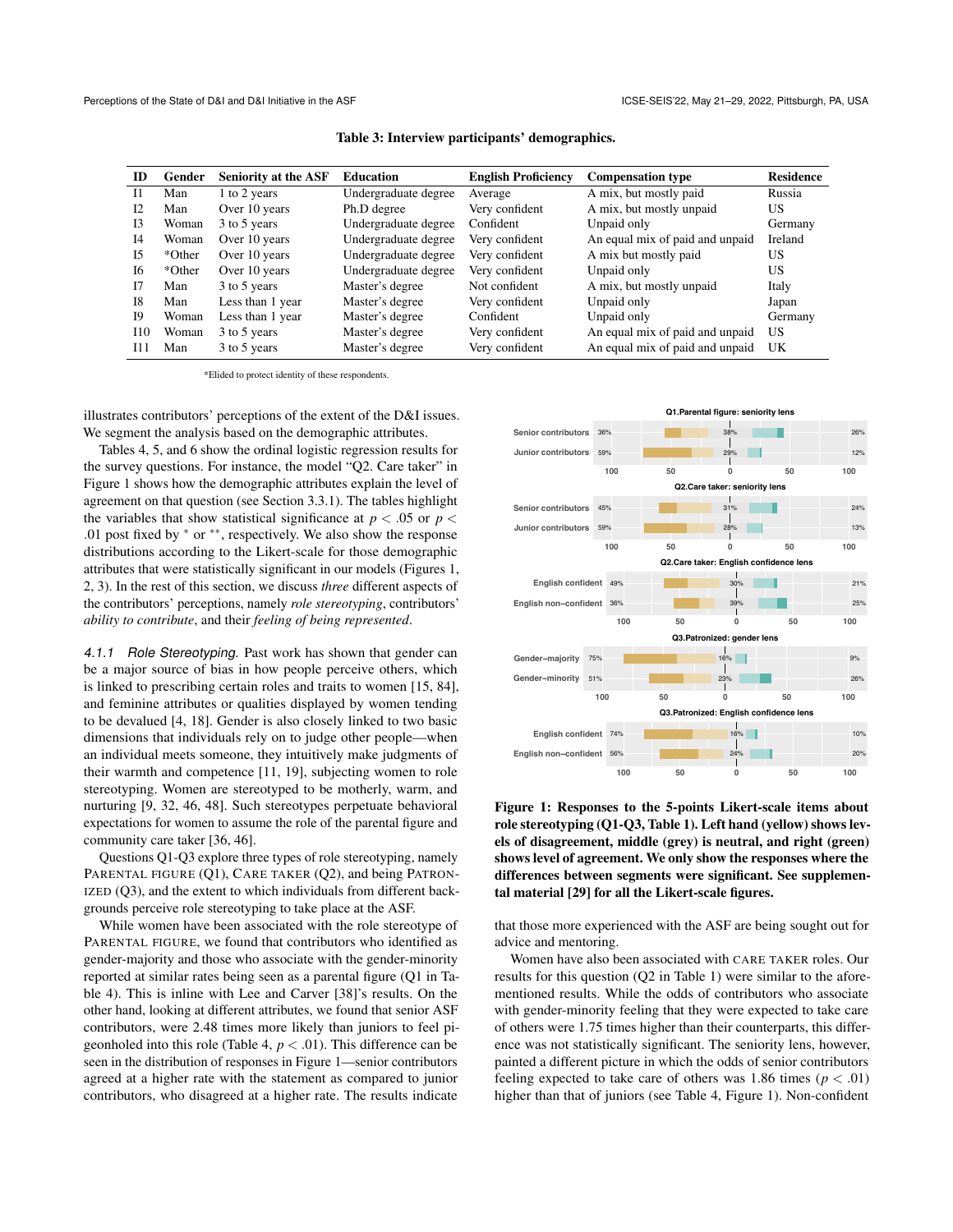<span id="page-5-0"></span>Table 4: Ordinal logistic regression for role stereotyping Likert-scale questions. The **highlight** corresponds to a statistically significant difference. OR refers to the odds ratio calculated as the exponential of the ordinal logistic regression value.

| <b>Background attributes</b>        |          | <b>O1. Parental figure</b> | O <sub>2</sub> . Care taker |          | <b>O3. Patronized</b> |          |  |
|-------------------------------------|----------|----------------------------|-----------------------------|----------|-----------------------|----------|--|
|                                     | OR       | Std. err                   | OR                          | Std. err | OR                    | Std. err |  |
| Gender-minority vs. Gender-majority | 1.09     | 0.29                       | 1.75                        | 0.29     | $3.36**$              | 0.29     |  |
| Senior vs. Junior                   | $2.48**$ | 0.21                       | $1.86**$                    | 0.20     | 0.86                  | 0.22     |  |
| English non-confident vs. confident | 0.79     | 0.23                       | $1.67*$                     | 0.21     | $2.38**$              | 0.23     |  |
| College vs. No college              | 0.81     | 0.29                       | 0.70                        | 0.27     | 0.91                  | 0.32     |  |
| Paid vs. Non-paid                   | 1.02     | 0.18                       | 1.11                        | 0.18     | 0.81                  | 0.21     |  |
| North America vs. Outside           | 0.81     | 0.19                       |                             |          |                       |          |  |

Odds ratio (OR) greater than 1 means that the first segment has greater chances of agreeing with the question than the second. Ratio less than 1 means the opposite. We tested the proportional odds assumption for each question using the Brant test. The grayed out cells correspond to the explainable variables that are omitted from the model to satisfy the proportional odds assumption (see section [3.3.1\)](#page-2-0). A single \* means that the variable is significant at  $p < .05$  and a \*\* means that a variable is significant at  $p < .01$ .

English speakers were also more likely to report being expected to take on CARE TAKER roles (1.67 times more than confident English speakers with  $p < .05$ , see Table [4\)](#page-5-0). A possible explanation is that non-confident English speakers might have overcome language barriers when contributing to OSS and are sought out by others who face similar challenges.

Finally, we asked whether participants felt PATRONIZED by other community members (Q3 in Table [1\)](#page-3-1). Contributors who identified as gender-minority and who reported being non-confident English speakers felt to be so with odds ratios  $3.36$  ( $p < .01$ ) and  $2.38$  $(p < .01)$ , respectively. This suggests that these minorities do not feel equally respected as their counterparts. The literature reports that those in the minority have to prove themselves and may not be taken seriously [\[38\]](#page-11-5), perpetuating the social barriers they face [\[70\]](#page-11-29).

Role Stereotyping. Gender stereotypes of PARENTAL FIGURE or CARE TAKER were not significant factors for respondents who identify as gender-minority, but feeling PATRONIZED was. Senior contributors and those not confident in English, however, did feel stereotyped as being parental figures or care givers.

4.1.2 Perceptions about ability to contribute. Past studies have reported that the "so called" meritocracy [\[51\]](#page-11-7) in OSS is biased and include hostile environments [\[17\]](#page-10-18) that create barriers to contribution [\[3,](#page-10-19) [70,](#page-11-29) [72,](#page-11-30) [80\]](#page-12-4). Lee and Carver [\[38\]](#page-11-5) recently reported the perceptions of women contributors of their ability to contribute to OSS and the barriers they faced. Therefore, we aimed to understand how contributors with different backgrounds perceive their ability to contribute (questions Q4-Q8 in Table [5\)](#page-6-0).

We found that none of the demographic attributes make a significant difference in participants' perceptions of having an EQUAL CHANCE (Q4) to contribute and in finding a mentor (MENTORED (Q7)). However, a more nuanced story emerges when considering the responses to questions regarding NO BARRIERS to contributing (Q5), having a solid NETWORK (Q6), and challenges in following discussions because of TECH JARGON (Q8) (see Table [5\)](#page-6-0).

Contributors who associate with the gender-minority group were less likely to agree (0.41) that there were NO BARRIERS (Q5 in Table [1\)](#page-3-1). That means that they were 2.44 times more likely to agree that they faced barriers ( $\frac{1}{0.41}$  = 2.44). These findings align with prior literature [\[47,](#page-11-6) [74\]](#page-12-6).

<span id="page-5-1"></span>

Figure 2: Responses to the 5-points Likert-scale items for 'ability to contribute' (Q5, Q6, Q8 were significant).

With regards to NETWORK, the respondents showed mixed feelings depending on the demographic attribute. As Figure [2](#page-5-1) shows, 74% of senior ASF contributors reported having a solid network of OSS peers with the odds 2.07 times ( $p < .01$ ) higher than their junior counterparts (Table [5\)](#page-6-0). This can probably be explained by senior contributors' tenure and the connections built over the years, along with the fact that OSS communities can be hard for junior contributors to join [\[70\]](#page-11-29).

While those who identified as gender-majority were more likely to report (1.92 times) having a solid network of peers ( $p < .01$ ), only 58% of gender-minority contributors agreed to the statement (Figure [2\)](#page-5-1). This is worrisome since prior literature emphasizes the importance of same gender role models, peers in building a network, and sense of belonging [\[7,](#page-10-20) [56,](#page-11-31) [79\]](#page-12-1).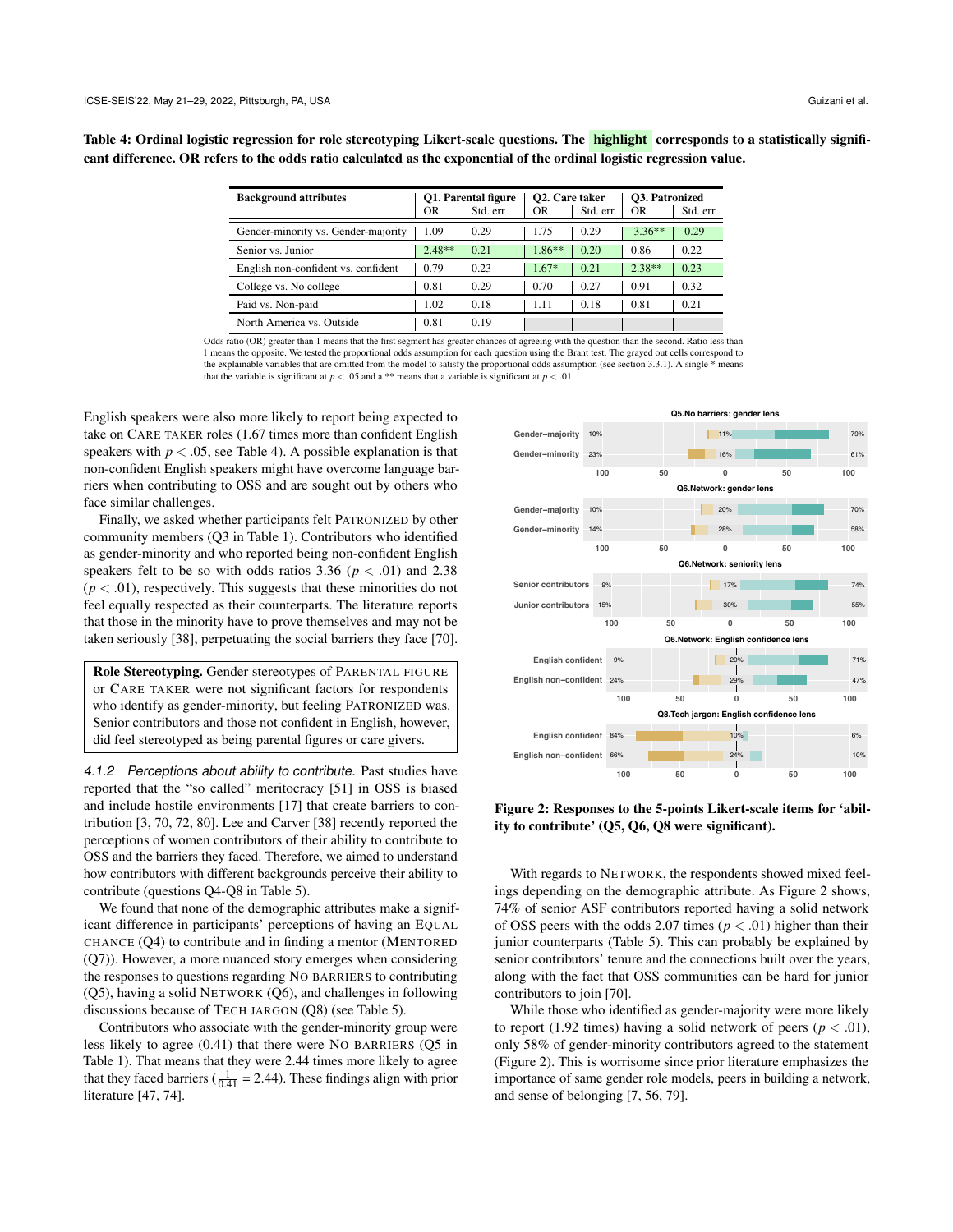<span id="page-6-0"></span>

| <b>Background attributes</b>        |      | <b>O4.</b> Equal chance |          | <b>O5. No barriers</b> |          | <b>O6. Network</b> |                | <b>O7. Mentored</b> |          | O8. Tech jargon |  |
|-------------------------------------|------|-------------------------|----------|------------------------|----------|--------------------|----------------|---------------------|----------|-----------------|--|
|                                     | OR   | Std. err                | OR       | Std. err               | OR       | Std. err           | 0 <sub>R</sub> | Std. err            | OR       | Std. err        |  |
| Gender-minority vs. Gender-majority | 0.59 | 0.34                    | $0.41**$ | 0.29                   | $0.52**$ | 0.29               |                |                     | 1.54     | 0.35            |  |
| Senior vs. Junior                   | . 31 | 0.24                    | 1.40     | 0.22                   | $2.07**$ | 0.20               | 0.96           | 0.21                |          |                 |  |
| English non-confident vs. Confident | 1.12 | 0.30                    | 1.01     | 0.25                   | $0.48**$ | 0.24               |                |                     | $2.58**$ | 0.28            |  |
| College vs. No college              | 0.44 | 0.49                    | 0.81     | 0.36                   | 1.15     | 0.31               | .28            | 0.32                | 0.91     | 0.37            |  |
| Paid vs. Non-paid                   | 0.78 | 0.23                    | 1.01     | 0.21                   | 0.85     | 0.20               | 0.87           | 0.19                | 0.70     | 0.25            |  |
| North America vs. Outside           | .12  | 0.24                    |          |                        | 1.13     | 0.21               |                |                     | 1.25     | 0.27            |  |

Table 5: Ordinal logistic regression for ability to contribute.

While building a solid network can be challenging for a variety of reasons [\[70,](#page-11-29) [73\]](#page-12-8), contributors who are not confident with their English speaking skills bear an additional communication burden. In fact, our results show that contributors who are not confident in English were 2.58 times more likely ( $p < .01$ ) to report struggling to follow discussions because of technical jargon (see Table [5\)](#page-6-0). The language barrier may impact contributors' participation in communication channels, thus limiting their chances to build meaningful connections with their peers. Contributors who were confident English speakers were 2.08 times (Table [5,](#page-6-0) *p* < .01) more likely to report having a solid network of OSS peers.

Ability to contribute. Gender was relevant in the perception of barriers that keeps those in the gender-minority group from contributing or building a solid network of peers. Lack of proficiency in English is also associated with barriers in creating a network or following technical discussions that include jargon.

<span id="page-6-2"></span>4.1.3 Perceptions of being represented. The feeling of being represented is important to being productive and satisfied [\[42\]](#page-11-32). Hagerty et al. [\[30\]](#page-11-33) emphasize the importance of the experience of personal involvement in a system or environment, so that people feel as an integral part of it. Past work found that certain factors can impede the feeling of being represented, such as the lack of interpersonal relationships in the community [\[33,](#page-11-34) [76\]](#page-12-9) and the perception that one's voice is lost in an environment where the loudest voice prevails [\[51\]](#page-11-7).

<span id="page-6-1"></span>Table 6: Ordinal logistic regression for being represented.

| <b>Background attributes</b>        |          | <b>O9. Diverse PMC</b> | <b>O10. Represented</b> |          |  |
|-------------------------------------|----------|------------------------|-------------------------|----------|--|
|                                     | OR       | Std. err               | ΟR                      | Std. err |  |
| Gender-minority vs. Gender-majority | 0.68     | 0.29                   |                         |          |  |
| Senior vs. Junior                   | 0.86     | 0.20                   | $1.67*$                 | 0.22     |  |
| English non-confident vs. Confident | 0.97     | 0.22                   | $0.60**$                | 0.25     |  |
| College vs. No college              | 0.99     | 0.28                   | 0.76                    | 0.36     |  |
| Paid vs. Non-paid                   | $0.52**$ | 0.18                   | 0.93                    | 0.22     |  |
| North America vs. Outside           | 0.87     | 0.19                   | 1.35                    | 0.24     |  |

We asked contributors to rank their agreement on whether they felt that ASF has a DIVERSE PMC (Q9) and whether they felt being REPRESENTED (Q10) (see Table [1\)](#page-3-1).

For DIVERSE PMC, we only found statistically significant difference when analyzing paid vs. non-paid contributors. More than half of volunteer contributors reported that the PMC was diverse as

<span id="page-6-3"></span>

Figure 3: Responses to the 5-points Likert-scale items for 'being represented' (Q9 and Q10 were significant).

compared to 40% of the paid contributors (see Figure [3\)](#page-6-3). Indeed, as Table [6](#page-6-1) shows, the odds of non-paid contributors agreeing to DIVERSE PMC statement were 1.92 times higher than that of their paid peers ( $p < .01$ ).

This highlights a possible tension in the relatively new hybridmodel of OSS, where paid employees making contributions do not perceive that the PMC is diverse enough. Since none of the other factors played a significant role, we assume here that the paid contributors did not see themselves being represented in the PMC.

Regarding the question about feeling REPRESENTED in the decision making process, the seniority and the English confidence lens revealed differences. Senior ASF contributors were 1.67 times more likely  $(p < .05)$  to agree that they feel represented in decision making processes. Similarly, contributors who are confident in their English speaking skills were 1.67 times more likely ( $p < .01$ ) to agree than their counterparts (Table [6\)](#page-6-1). In fact, 76% of participants who were confident in speaking English agreed to REPRESENTED as compared to 56% of those who were not confident in English. These findings are in line with past work that has found language and nationality to be a barrier in OSS [\[53,](#page-11-13) [57,](#page-11-8) [65\]](#page-11-4).

Being represented. English speaking skills, compensation, and seniority attributes were relevant in participants' perceptions of feeling represented in the PMC or decision making.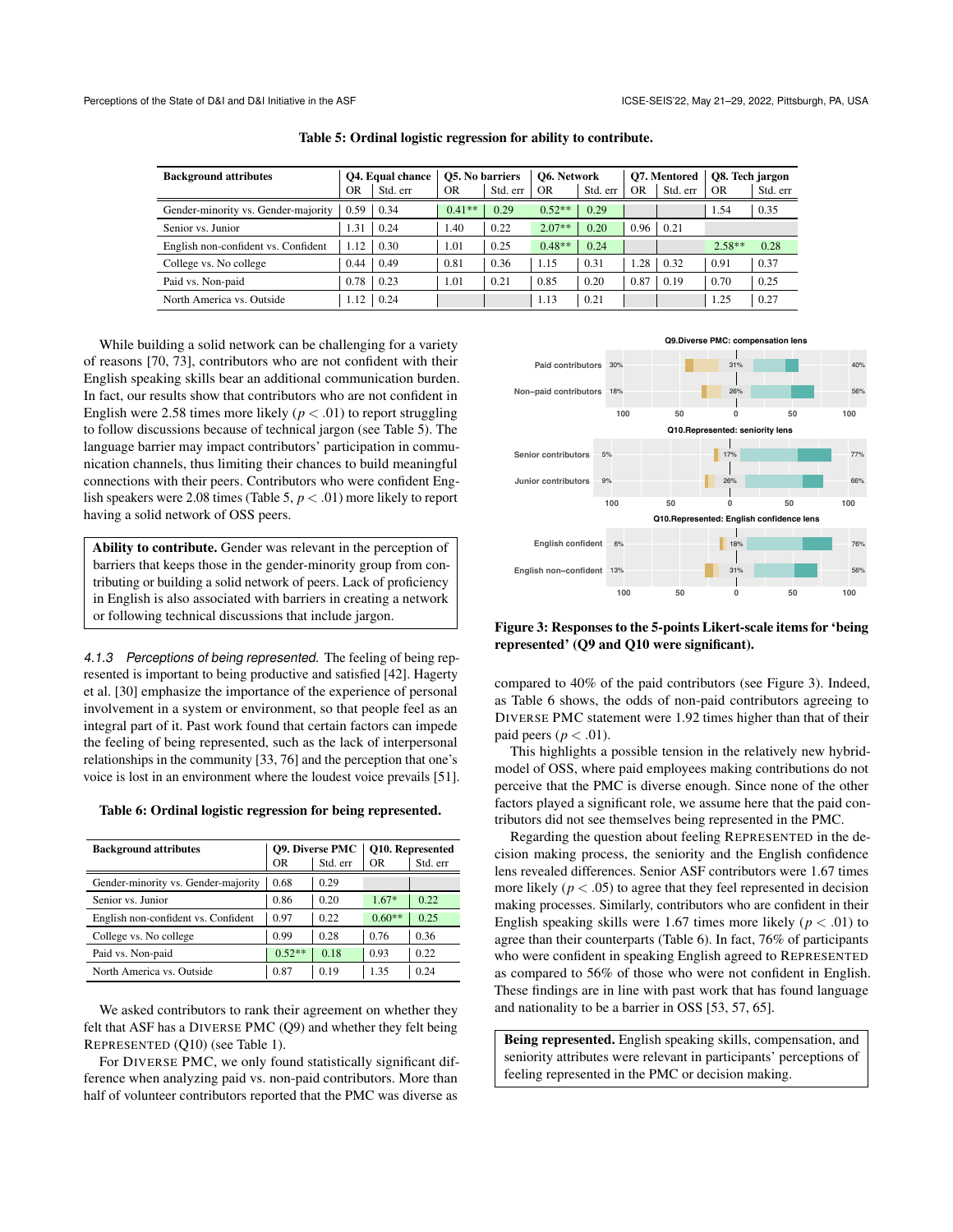<span id="page-7-1"></span>4.1.4 Perceptions of extent of D&I Issues. To investigate contributors' perceptions of D&I issues at the ASF, we qualitatively analyzed the open-ended survey question and interviews. Figure [4](#page-7-2) presents a summary of the results, showing the contrasting perceptions of the extent of the D&I issues.

At one end of the spectrum, some contributors reported D&I IS-SUES ARE NON-EXISTENT and that the community was diverse. For instance, S795 reported that the "ASF consists of maximum diversity" and that "diversity of physical attributes are both invisible and largely ignored [in] mailing lists." Similarly, S36 said that "diversity has rarely been an actual issue" and that it is "used for political pressure that compromises free collaboration." These responses reflect the belief that some feel D&I is an unsubstantiated, political issue.

<span id="page-7-2"></span>

#### Figure 4: ASF contributors' perspective on the extent of D&I issues.

Some preferred to STAY OUT of discussing D&I, such as S517, who shared "I have therefore withdrawn my active participation in all of these types of usually quite 'loud' discussions."

On the other end of the spectrum, contributors reported D&I ISSUES ARE PREVALENT, because of their first-hand experiences or that of others. Multiple participants who were in gender minority groups reported being affected by a biased committer selection process, as I5 shared: "it took a very, very long time for me to become a committer relative to other people who became committers...it's also really, really hard to add other non-men as committers." I3 (woman) had a similar experience explaining how it was hard for non-code contributors to become committers.

Some contributors described the community as an"old boys club" (S618) and reported noticing D&I issues. For instance, S259 reported: "I never experienced real negative emotions towards me, but I have seen people saying stupid things". Some of them felt that the ASF was not a diverse community, when considering gender: "Of the 54 committers and 33 PMC members of [project name], just one (that I am aware of) identifies as a woman"(S753); or race: "the number of African American PMC members is even more unrepresentative of the US population"(S821).

Extent of D&I issues. Contributors' perceptions of D&I issues are a mixed bag. Some attest to its presence from their or others' experiences. However, there are others who feel that D&I issues are non existent and politicized.

#### <span id="page-7-0"></span>4.2 Perceptions on D&I initiative at the ASF

In this section, we answer RQ2 by discussing participants' perceptions of the ASF D&I initiative. We start by looking at how they perceive the code of conduct specifically; then, we analyze their general perceptions of the ASF D&I initiative.

4.2.1 Code of conduct. A Code of Conduct (CoC) defines the expected behavior for the project's community, which, when adopted, can help foster a positive social atmosphere [\[1\]](#page-10-21). Multiple communities, such as Django, Python, Ubuntu, Contributor Covenant, and Geek Feminism, adopted the code of conduct early on and contributed to its adoption in other communities [\[78\]](#page-12-10). It has now become one of the most adopted D&I effort in OSS [\[41\]](#page-11-35). The goal of questions Q11. AWARE and Q12. EMPOWERED (see Table [1\)](#page-3-1) was to evaluate the perceptions of contributors about the ASF CoC.

Therefore, we asked the contributors whether they were aware of the ASF CoC and ways to apply it. There were no significant differences between segments across the different demographic attributes. The majority of contributors indicated that they were aware of the CoC (see Likert-scale figures in supplemental [\[29\]](#page-11-23)). This is probably because CoCs are now widely adopted in most OSS communities.

<span id="page-7-3"></span>

Figure 5: Responses to the 5-points Likert-scale item for 'code of conduct' (Q12 was significant).

<span id="page-7-4"></span>Table 7: Ordinal logistic regression for the code of conduct.

| <b>Background attributes</b>        |      | O11. Aware | <b>O12. Empowered</b> |          |  |
|-------------------------------------|------|------------|-----------------------|----------|--|
|                                     | OR   | Std. err   | OR                    | Std. err |  |
| Gender-minority vs. Gender-majority | 0.89 | 0.29       | 0.88                  | 0.30     |  |
| Senior vs. Junior                   | 0.87 | 0.19       | 0.89                  | 0.20     |  |
| English non-confident vs. Confident | 0.83 | 0.22       | 0.97                  | 0.23     |  |
| College vs. No college              | 1.27 | 0.27       | 1.29                  | 0.29     |  |
| Paid vs. Non-paid                   | 0.70 | 0.18       | $0.60**$              | 0.19     |  |
| North America vs. Outside           | 0.88 | 0.19       | 1.02                  | 0.20     |  |

We then followed up by asking contributors whether the presence of the CoC helped them feel safer and more EMPOWERED within their community. The compensation lens (paid vs. non-paid) was the only attribute that showed a statistically significant difference. 47% of non-paid contributors felt safer and more empowered because of CoC, as compared to 35% of paid contributors (see Figure [5\)](#page-7-3). In fact, in our survey, non-paid contributors were 1.67 times more likely  $(p < .01)$  to agree that CoC made them feel empowered (Table [7\)](#page-7-4).

Code of conduct. Participants are aware of the CoC and nonpaid contributors reported being empowered by it.

<span id="page-7-5"></span>4.2.2 D&I initiative at the ASF. As OSS communities have become aware of inclusivity problems, they have created different D&I initiatives and committees [\[22\]](#page-10-7). While this is a great start, it can backfire if the efforts are fragmented or incorrectly implemented. It is thus crucial to understand, early on, how contributors perceive these initiatives to ensure their success.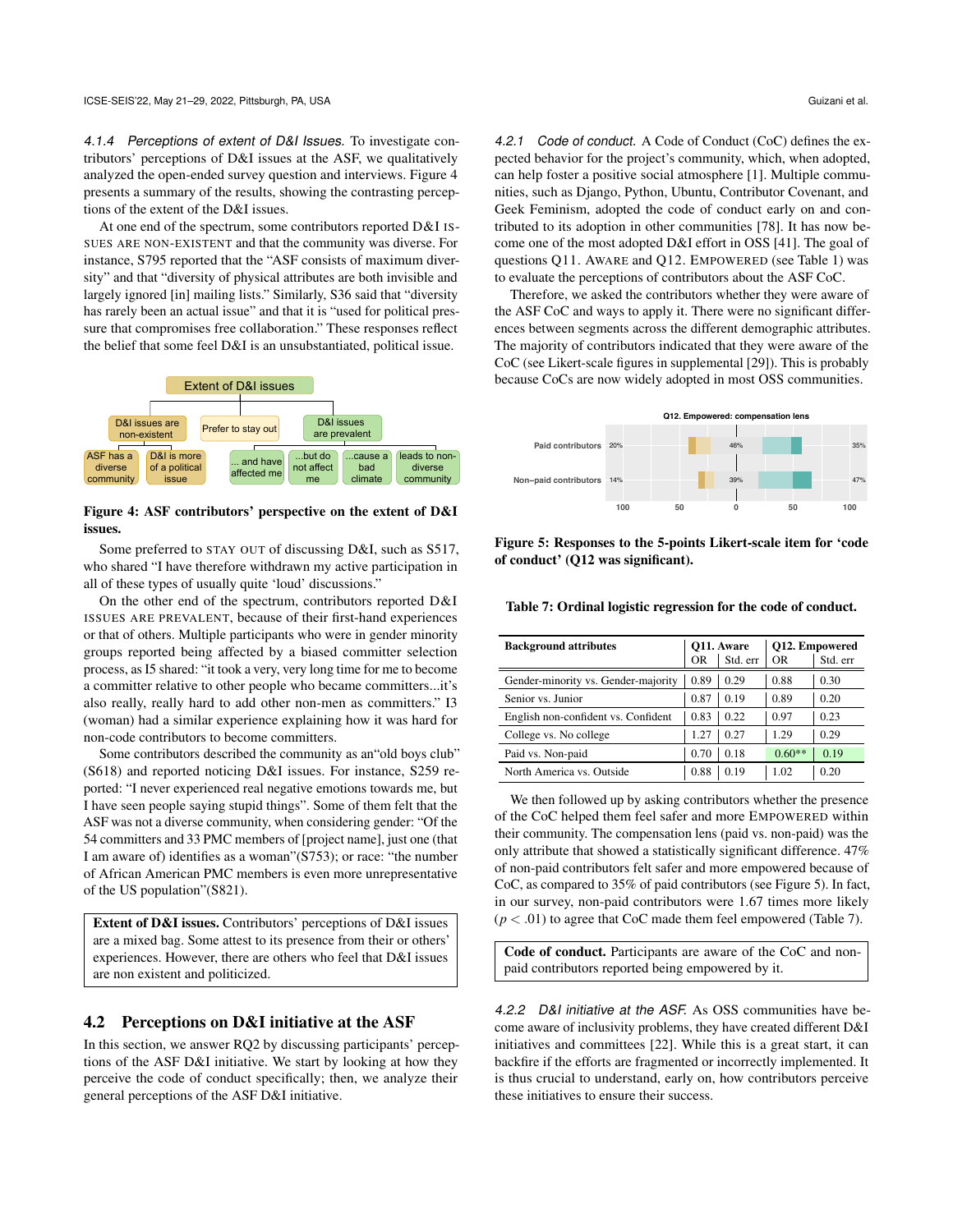The open-ended survey question was focused on collecting contributors' thoughts about the D&I initiative at the ASF. This question was answered by 130 (out of 624) participants—105 identified as men (gender-majority) and 25 were categorized as gender-minority. We triangulated the survey results with the interview results. Our

<span id="page-8-0"></span>

Figure 6: The feedback and ideas from ASF contributors regarding the D&I initiative.

analysis revealed 9 categories about their *feedback* on the D&I initiative and 4 categories of *ways to improve* this initiative. We built a perception model backed by the data, composed of these two perspectives (see Figure [6\)](#page-8-0).

Feedback on current D&I initiative. Participants reported eight negative (or criticisms) and one positive (or supportive) perceptions.

The participants who provided negative feedback considered that the ASF and contributors are not aligned with the same goal. On one side, participants reported that *the community is using D&I to defend their own interest*, which can be a distortion manifested by either political or personal announcements—"using the cloak of diversity to fight their own fights" (S517). On the other side, participants voiced frustrations, raising that *contributors are pushing back the initiative* and "fighting to block D&I efforts at the ASF" (S38).

One possible reason for the lack of contributors' support can be that *the D&I initiative is not addressing broader issues*, as "gender is only a tiny part of the picture" (S340). Participants felt that the ASF is applying a limited view of the many diversity aspects by considering only gender and dismissing "other factors that one would assume goes into the make-up of diversity" (S181). Another reason keeping contributors from being supportive is when they consider that *the D&I initiative is not well-managed and organized*. One participant reported that "nobody attends events more than once a week" and that the event frequency options were unrealistic, even for a person

who "attends events more than almost anyone" (S340). Other participants mentioned that discussions occur in general mailing lists without adequate moderation, which makes these discussions "noisy, less focused, non-constructive, emotionally driven, and empathylacking" (S52, S353, S640). Thus, disorganization can be a problem if *the ASF has D&I goals, but fails to implement it well*.

A consequence of a lack of support from stakeholders is that *the initiative is creating polarization* and may "cause divisions" (S239) between contributors in minority groups and those who are not. S853 reported feeling "oppressed by sheer volume and intolerance in D&I movements in ASF...where anyone not in minority currently under protection is ganged upon and perceived as inherently inferior...feel unwelcome despite being caucasian heterosexual male".

We found contradiction about the value of this initiative. Some contributors stated that *the initiative is unnecessary* or "irrelevant to ASF" (S745). This was echoed by other respondents saying that D&I is "getting way too much attention" (S492), and the ASF should not "spend over much time on D&I" (S392). Meanwhile, other participants considered that *the community is not taking D&I seriously* (S32, S703, S843, I10) and is not dedicating "a lot of momentum around the initiatives" (I10). This points that more effort is needed in building awareness in the broader ASF community about D&I issues and their impact on minority groups, as well as mechanisms to create allies from the majority groups. However, some participants provided positive feedback stating that *the community is making efforts to improve D&I* (S38, S39, S66, S94, S135, S157, S259, S349, I5, I11), commending the survey and the mentorship programs such as, Outreachy and Google Summer of Code (I5, I11).

Ways to improve the D&I initiative. Participants provided four ideas for the ASF to address two (out of the eight) negative feedback categories and improve the D&I initiative.

To address broader D&I issues, participants suggested the community to *also consider other diversity aspects besides gender*, like the contributors' sexual orientation (S142, S622), skin color (S142), political affiliation (S142), religion (S142), access to technology (e.g., Internet, phones, computers) (S142), ethnicity (S181, S340, S398, S622, I2), economic factors (S142, S340), and languages spoken (S142, S181, S340). In order to put D&I into practice and have the community take it more seriously, participants claimed the community needs to be more proactive by "increas[ing] rates of contributor[s] from minority groups", for example "getting more contributors who are not just males" (I11). Another idea was to *have minority groups as speakers in events* by having specific "calls for speaker proposals for people who are female or from lower ethnic groups" (I2, I11). Finally, participants reported that the ASF should *be more inclusive to contributors who are already in*, so "before trying to get more people, start with the people that are already in the community and help them to feel more included" (S334).

D&I Initiative. There are mixed feelings, while some appreciate the efforts that the ASF has undertaken to improve D&I, others are skeptical, feeling that current efforts are focused mainly on gender, is only 'lip service', and cause polarization.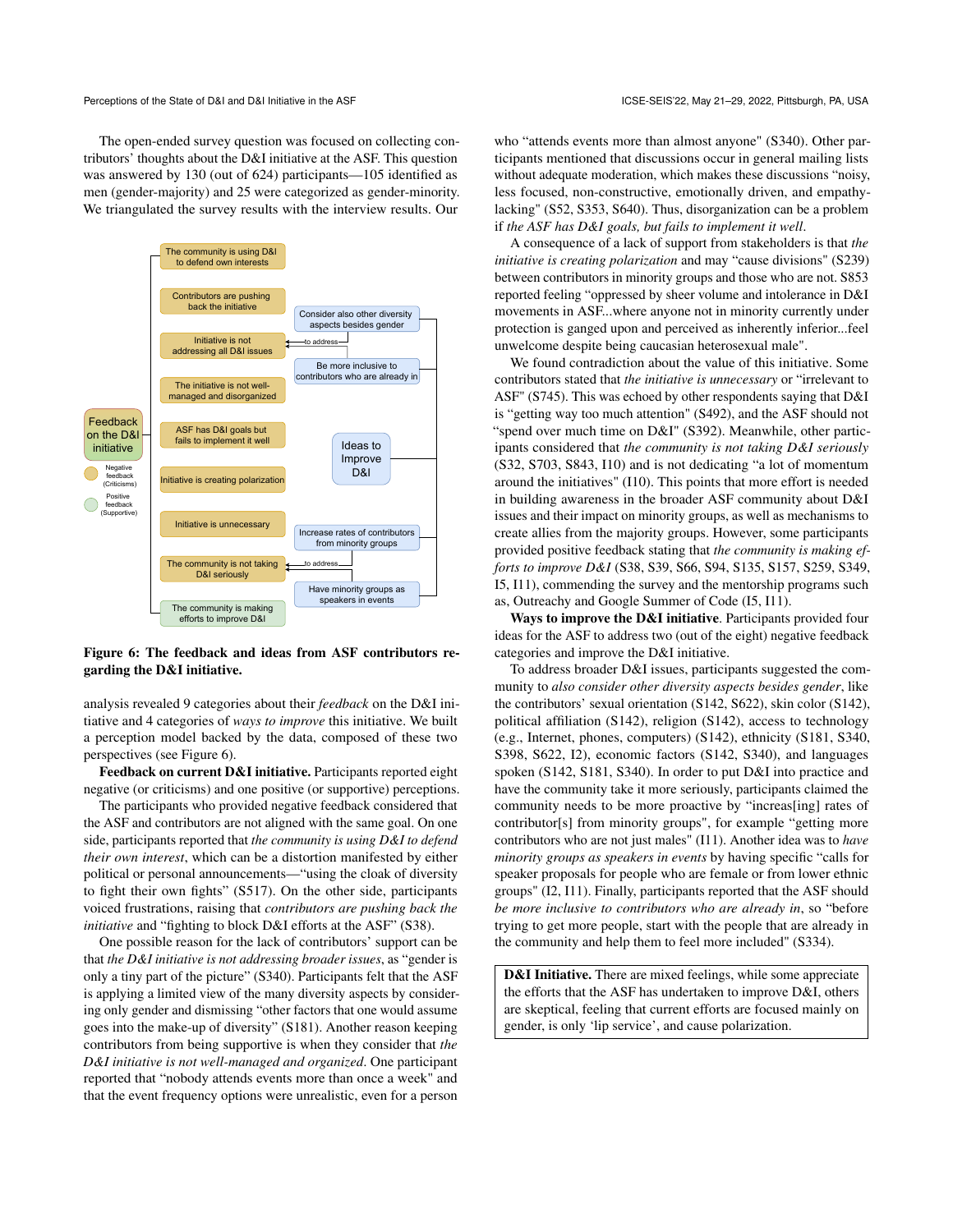#### 5 DISCUSSION

Diversity is not only about gender. Participants in our study perceived that the ASF initiative to improve diversity is mostly focused on gender, missing other struggles of individuals with other diversity aspects such as, language skills, race, ethnicity, age, and other attributes that differentiate people (see Section [4.2.2\)](#page-7-5). For example, contributors who were not confident English speakers were more likely to struggle in following technical discussions. This is in line with Steinmacher et al. [\[70\]](#page-11-29)'s study, which showed that non-native English speakers face communication barriers. Considering that nonnative English speakers can be discriminated against [\[13\]](#page-10-5), they can lose their self-confidence, feel disengaged, and quit. This raises the importance of taking into account this minority (20% of our survey respondents are non-confident English speakers) and the language barrier they face which can hinder their participation and sense of belonging [\[70\]](#page-11-29). But proficiency in English is only one attribute that creates barriers—a recent work compared the acceptance of contributors from countries with different levels of human development [\[24\]](#page-10-4)—research needs to also focus on other aspects of diversity. For instance, given the new landscape of OSS [\[71\]](#page-11-15), projects are now counting on a mix of paid and volunteer contributors working either in standalone OSS projects or open source arms of commercial companies [\[44,](#page-11-36) [66\]](#page-11-37), resulting in a variety of motivations and pathways for contributing [\[26,](#page-10-0) [40,](#page-11-38) [79,](#page-12-1) [82\]](#page-12-11). Therefore, compensation type is also a diversity attribute that needs to be studied. The hybrid OSS landscape is different from traditional OSS structure and philosophy as well as different from corporate settings studied by management literature [\[25,](#page-10-22) [52,](#page-11-39) [55\]](#page-11-40). Here, we take a first step in this direction.

Lets talk intersectionality. By using more than one lens, our results shed light on potential intersectionality effect among different background attributes. Intersectionality can heighten the perception of being PATRONIZED, the expectation of being a CARE TAKER, impact the perception of being REPRESENTED and the difficulty of building a NETWORK. Our results show that those contributors in the gender-minority group who are not confident in English report feeling patronized by their community (see Table [4\)](#page-5-0). Other analyses could be done to understand how these factors interact. For example, how about gender minority contributors who are also not confident in English? Is their feeling of being patronized exacerbated by the interplay of stereotypes associated to both gender and English proficiency? Since diversity is a multidimensional construct, a unidimensional view does not paint a complete picture. We need to start looking at diversity from a multidimensional perspective, one that investigates the interplay between the different background attributes [\[2\]](#page-10-23) and the consequences of such interplay on the D&I initiative.

More recently, research work in computing and collaborative work started investigating the intersectional experience of Black women [\[16,](#page-10-24) [61\]](#page-11-41). Similarly, recent work in HCI demonstrates how intersectionality can be applied to designing technology [\[60\]](#page-11-42) and used as a model for exposing oppression systems and understanding the inner-works of power within the HCI field [\[16,](#page-10-24) [59,](#page-11-43) [77\]](#page-12-12). These works can guide future research on intersectionality in OSS.

Forming the full picture. Gender bias has been studied in different context in OSS showing that contributors who identify as women are subject to stereotypes, biases and social barriers [\[34,](#page-11-44) [37,](#page-11-45) [74\]](#page-12-6). While prior research has found women to be seen as motherly, warm, and nurturing [\[9,](#page-10-17) [32,](#page-11-25) [46,](#page-11-26) [48\]](#page-11-27), our data showed that women (in our dataset) did not feel pigenholed into these stereotypes (Section [4.1.1\)](#page-4-1). These findings align with prior empirical work by Lee and Carver [\[38\]](#page-11-5). A possible explanation, as pointed by previous research on women acceptance rate [\[74\]](#page-12-6), is survival bias. Given that our respondents are active contributors, most of them with 3+ years in the ASF (73.35%), our results may reflect the view of those who survive the barriers to contribution and biases. This points to a call for studies that focus on understanding the perception of those individuals from minority groups who left the community and those who do not think that contributing to OSS is feasible for them.

Hand-in-hand with contributors to define the D&I initiative. Our results showed that some contributors reported D&I to be a real problem, while others indicated that D&I should not receive much attention. Besides, while some contributors support and appreciate the D&I initiative implemented at the ASF, others have several critiques about the focus, management, and consequences of the initiative. This highlights the importance of making the community aware of the state of D&I and the impact that the lack of D&I can cause to people from the many different minority groups. This also highlights the importance of investing in designing and creating an appropriate D&I initiative that is based on the contributors' needs and refined by getting feedback from different stakeholders. Further, why this initiative is created and how it would be implemented should be communicated back to the community with a process to collect constant feedback. OSS community managers can use the GQM+Strategies approach [\[5\]](#page-10-25), and start by understanding the community needs and defining the D&I goals to be achieved, then cascading those goals into metrics and strategies. The use of metrics can help keep track and control the success or failure of the initiative and associated D&I goals through a measurement system.

#### 6 THREATS TO VALIDITY

As any empirical study, this work also has limitations and threats to validity, which we present in this section.

Construct validity relates to the constructs used in our study. Incorrect questions in our survey or interviews can lead to incorrect measurements. To mitigate this threat, we reused questionnaires where we could [\[21,](#page-10-10) [38\]](#page-11-5) and collaborated with the ASF D&I committee to design the instruments. Another threat can arise in the qualitative analysis process. To avoid misinterpretation in the qualitative coding of the data, we used the constant comparison method. As new codes emerged, we compared it with the existing code set and met frequently with the research team to discuss and clarify the codes. The code set generated from the survey results were then compared with the interview data.

Internal validity is related to our ability to capture the reality as close as possible, which in our case is accurately capturing contributors perspective of the state of D&I and the D&I initiative. The first threat might arise if we have a biased sampling of the ASF contributors. We believe this limitation was low as we deployed the survey widely receiving 600+ respondents who represented a wide set of demographics. We also leveraged mixed method and survey and interview data to better understand contributors' perspectives.

Conclusion validity We focused our study on current ASF contributors. This might result in survival bias, potentially painting a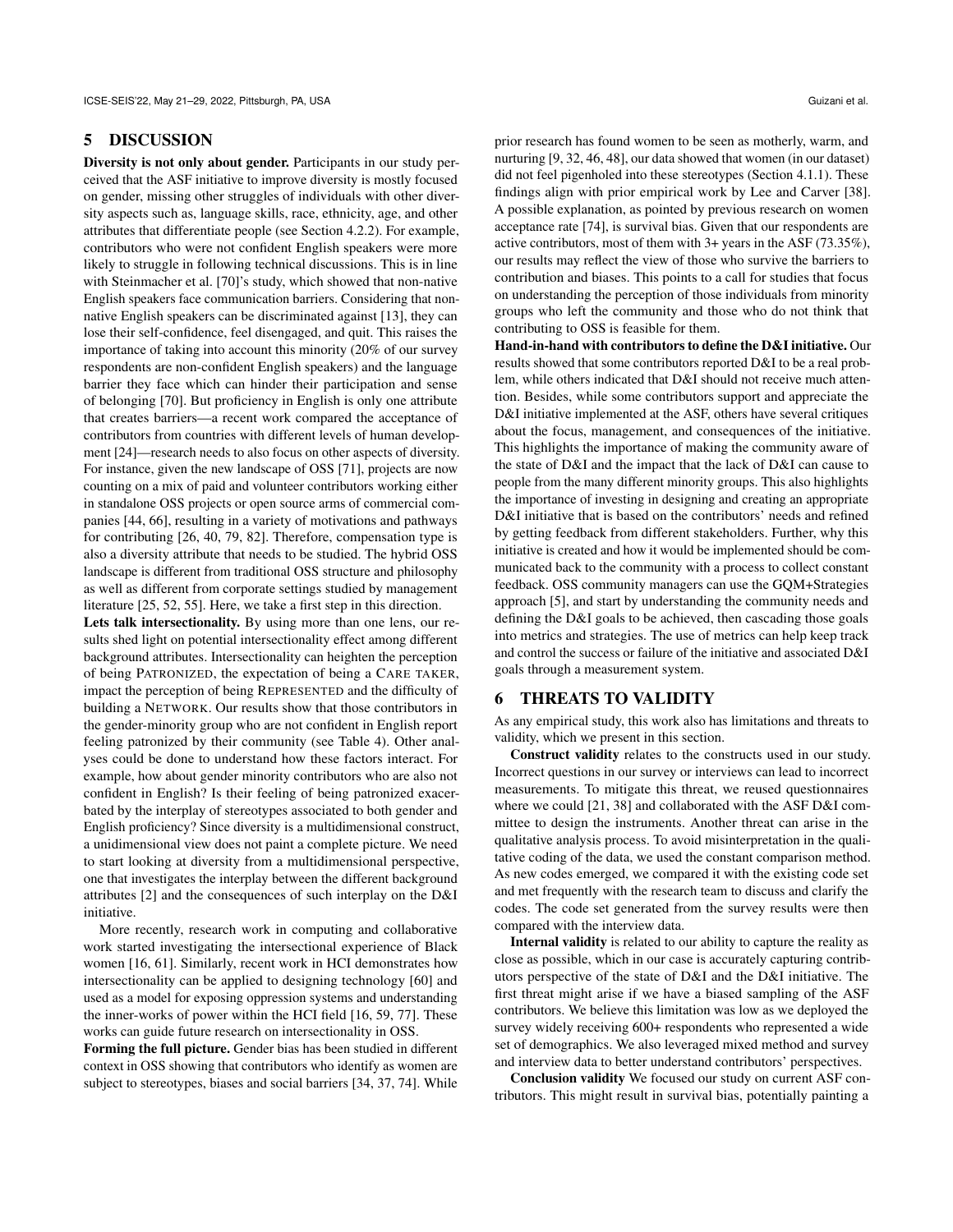more "optimistic" picture. The perceptions of contributors who tried contributing and quit may differ. Another potential threat can be the imbalance in the number of participants from each background attribute, which might have resulted in fewer results were we found statistically significant differences between groups. Additionally, our results can suffer from self-selection biases and no-response bias as participation was voluntary we might have missed out on the point of view of contributors who did not choose to respond to the survey. It is also possible that those who were not proficient in English or those in the minority group knowing that the survey came from the ASF might not have volunteered.

External Validity Even though, the ASF is one of the largest OSS foundations, this study case might not be generalizable to all OSS projects and foundations. We believe however, that our results are representative since the ASF includes 300+ projects across multiple domains and thousands of contributors. The survey was answered by 624 ASF contributors resulting in a response rate of 8.5% based on a considered total community size of 7500 contributors.

#### 7 CONCLUSION

In this work, we investigated contributor perceptions of the state of D&I and the D&I initiative at the ASF through 6 different lenses namely gender, education, English proficiency, seniority at ASF, compensation type and country of residence. Our findings show that in addition to gender, others lenses matter in contributors' perception of the state of D&I (e.g., seniority at ASF, English proficiency, compensation type). Diversity is a multidimensional construct and research needs to use a broader lens to understand the state of D&I in OSS. Future work needs to also start to investigate how intersectionality plays a role for those who are in the minority.

Making substantive changes to a large, decentralized, heterogeneous community like the ASF is not easy. Some felt that D&I issues are a made-up construct and diversity attributes are invisible in OSS. While others recognized that "the Foundation operates largely as an 'old boys club'(S618). While some contributors appreciate the ASF's D&I effort, some were more critical about the scope of the initiative, the polarization it creates, and the way it was put into practice considering it merely "to be lip service"(S32).

To truly create an inclusive community and systematize the D&I efforts, it is important to raise awareness among those who are in 'privileged' positions about the impact of biases on individuals who are in the minority in order to make them 'allies' in the quest to make the ASF more diverse. It is heartening that the ASF has committed to its D&I initiative and that the community is rooting for its success: "It [the D&I initiative] is in its infancy at the ASF, but I am glad it is happening"(S349).

## ACKNOWLEDGMENTS

We thank all our survey respondents and our interview participants for their time and insight. This work is partially supported by the National Science Foundation (grants 1901031, 1815486, 1815503 and 1900903) and CNPq (grant #313067/2020-1).

#### **REFERENCES**

<span id="page-10-21"></span>[1] [n.d.]. Your Code of Conduct. [https://opensource.guide/code-of-conduct/.](https://opensource.guide/code-of-conduct/) Accessed: 2021-04-26.

- <span id="page-10-23"></span>[2] Khaled Albusays, Pernille Bjorn, Laura Dabbish, Denae Ford, Emerson Murphy-Hill, Alexander Serebrenik, and Margaret-Anne Storey. 2021. The diversity crisis in software development. *IEEE Software* 38, 2 (2021), 19–25.
- <span id="page-10-19"></span>[3] Sogol Balali, Igor Steinmacher, Umayal Annamalai, Anita Sarma, and Marco Aurelio Gerosa. 2018. Newcomers' barriers... is that all? an analysis of mentors' and newcomers' barriers in OSS projects. *Computer Supported Cooperative Work (CSCW)* 27, 3-6 (2018), 679–714.
- <span id="page-10-13"></span>[4] Manuela Barreto and Naomi Ellemers. 2015. Detecting and experiencing prejudice: New answers to old questions. *Advances in experimental social psychology* 52 (2015), 139–219.
- <span id="page-10-25"></span>[5] Victor Basili, Adam Trendowicz, Martin Kowalczyk, Jens Heidrich, Carolyn Seaman, Jrgen Mnch, and Dieter Rombach. 2014. Aligning Organizations Through Measurement: The GQM+ Strategies Approach.
- <span id="page-10-1"></span>[6] Amiangshu Bosu and Kazi Zakia Sultana. 2019. Diversity and inclusion in open source software (OSS) projects: Where do we stand?. In *2019 ACM/IEEE International Symposium on Empirical Software Engineering and Measurement (ESEM)*. IEEE, 1–11.
- <span id="page-10-20"></span>[7] Dafne Calvo. 2020. The (in) visible barriers to free software: Inequalities in online communities in Spain. *Studies in Communication Sciences* (2020), 1–16.
- <span id="page-10-3"></span>[8] Edna Dias Canedo, Rodrigo Bonifácio, Márcio Vinicius Okimoto, Alexander Serebrenik, Gustavo Pinto, and Eduardo Monteiro. 2020. Work Practices and Perceptions from Women Core Developers in OSS Communities. In *Proceedings of the 14th ACM/IEEE International Symposium on Empirical Software Engineering and Measurement (ESEM)*. 1–11.
- <span id="page-10-17"></span>[9] Linda L Carli, Laila Alawa, YoonAh Lee, Bei Zhao, and Elaine Kim. 2016. Stereotypes about gender and science: Women $\neq$  scientists. *Psychology of Women Quarterly* 40, 2 (2016), 244–260.
- <span id="page-10-8"></span>[10] Gemma Catolino, Fabio Palomba, Damian A Tamburri, Alexander Serebrenik, and Filomena Ferrucci. 2019. Gender diversity and community smells: insights from the trenches. *IEEE Software* 37, 1 (2019), 10–16.
- <span id="page-10-15"></span>[11] Amy JC Cuddy, Susan T Fiske, and Peter Glick. 2008. Warmth and competence as universal dimensions of social perception: The stereotype content model and the BIAS map. *Advances in experimental social psychology* 40 (2008), 61–149.
- <span id="page-10-2"></span>[12] Paul A. David and Joseph S. Shapiro. 2008. Community-based production of open-source software: What do we know about the developers who participate? *Information Economics and Policy* 20, 4 (2008), 364–398. [https://doi.org/10.](https://doi.org/10.1016/j.infoecopol.2008.10.001) [1016/j.infoecopol.2008.10.001](https://doi.org/10.1016/j.infoecopol.2008.10.001)
- <span id="page-10-5"></span>[13] Jennifer L Davidson, Rithika Naik, Umme Ayda Mannan, Amir Azarbakht, and Carlos Jensen. 2014. On older adults in free/open source software: reflections of contributors and community leaders. In *2014 IEEE Symposium on Visual Languages and Human-Centric Computing (VL/HCC)*. IEEE, 93–100.
- <span id="page-10-11"></span>[14] Open demographics. 2021. Open demographics documentation. [http://](http://nikkistevens.com/open-demographics/) [nikkistevens.com/open-demographics/.](http://nikkistevens.com/open-demographics/) [Online; accessed 2020-12-30].
- <span id="page-10-12"></span>[15] Florence Denmark and Michele Antoinette Paludi. 2007. *Psychology of women: Handbook of issues and theories*. Greenwood Publishing Group.
- <span id="page-10-24"></span>[16] Sheena Erete, Yolanda A Rankin, and Jakita O Thomas. 2021. I Can't Breathe: Reflections from Black Women in CSCW and HCI. *Proceedings of the ACM on Human-Computer Interaction* 4, CSCW3 (2021), 1–23.
- <span id="page-10-18"></span>[17] Joseph Feller and Brian Fitzgerald. 2000. A framework analysis of the open source software development paradigm. In *ICIS 2000 proceedings of the twenty first international conference on information systems*. Association for Information Systems (AIS), 58–69.
- <span id="page-10-14"></span>[18] Susan T Fiske. 2015. Intergroup biases: A focus on stereotype content. *Current opinion in behavioral sciences* 3 (2015), 45–50.
- <span id="page-10-16"></span>[19] Susan T Fiske, Amy JC Cuddy, and Peter Glick. 2007. Universal dimensions of social cognition: Warmth and competence. *Trends in cognitive sciences* 11, 2 (2007), 77–83.
- <span id="page-10-9"></span>[20] Apache Software Foundation. 1999. Apache Software Foundation. [https://www.](https://www.apache.org/) [apache.org/.](https://www.apache.org/) [Online; accessed 2019-05-17].
- <span id="page-10-10"></span>[21] Apache Software Foundation. 2016. ASF Committer Diversity Survey. [https://cwiki.apache.org/confluence/display/COMDEV/ASF+Committer+](https://cwiki.apache.org/confluence/display/COMDEV/ASF+Committer+Diversity+Survey+-+2016) [Diversity+Survey+-+2016.](https://cwiki.apache.org/confluence/display/COMDEV/ASF+Committer+Diversity+Survey+-+2016) [Online; accessed 2020-12-30].
- <span id="page-10-7"></span>[22] Apache Software Foundation. 2019. Promoting and Studying Diversity and Inclusion in Open Source. [http://diversity.apache.org/.](http://diversity.apache.org/) [Online; accessed 2019- 06-10].
- <span id="page-10-6"></span>[23] The Linux Foundation. 2020. Addressing Diversity and Inclusivity. [https:](https://www.linuxfoundation.org/en/about/diversity-inclusivity/) [//www.linuxfoundation.org/en/about/diversity-inclusivity/](https://www.linuxfoundation.org/en/about/diversity-inclusivity/) [Online; accessed 29- March-2021].
- <span id="page-10-4"></span>[24] Leonardo Furtado, Bruno Cartaxo, Christoph Treude, and Gustavo Pinto. 2020. How Successful Are Open Source Contributions From Countries with Different Levels of Human Development? *IEEE Software* (2020).
- <span id="page-10-22"></span>[25] Svetla Georgieva and George Allan. 2008. Best Practices in Project Management Through a Grounded Theory Lens. *Electronic Journal of Business Research Methods* 6, 1 (2008).
- <span id="page-10-0"></span>[26] Marco Gerosa, Igor Wiese, Bianca Trinkenreich, Georg Link, Gregorio Robles, Christoph Treude, Igor Steinmacher, and Anita Sarma. 2021. The Shifting Sands of Motivation: Revisiting What Drives Contributors in Open Source. In *Proceedings of the 43rd International Conference on Software Engineering (ICSE)*.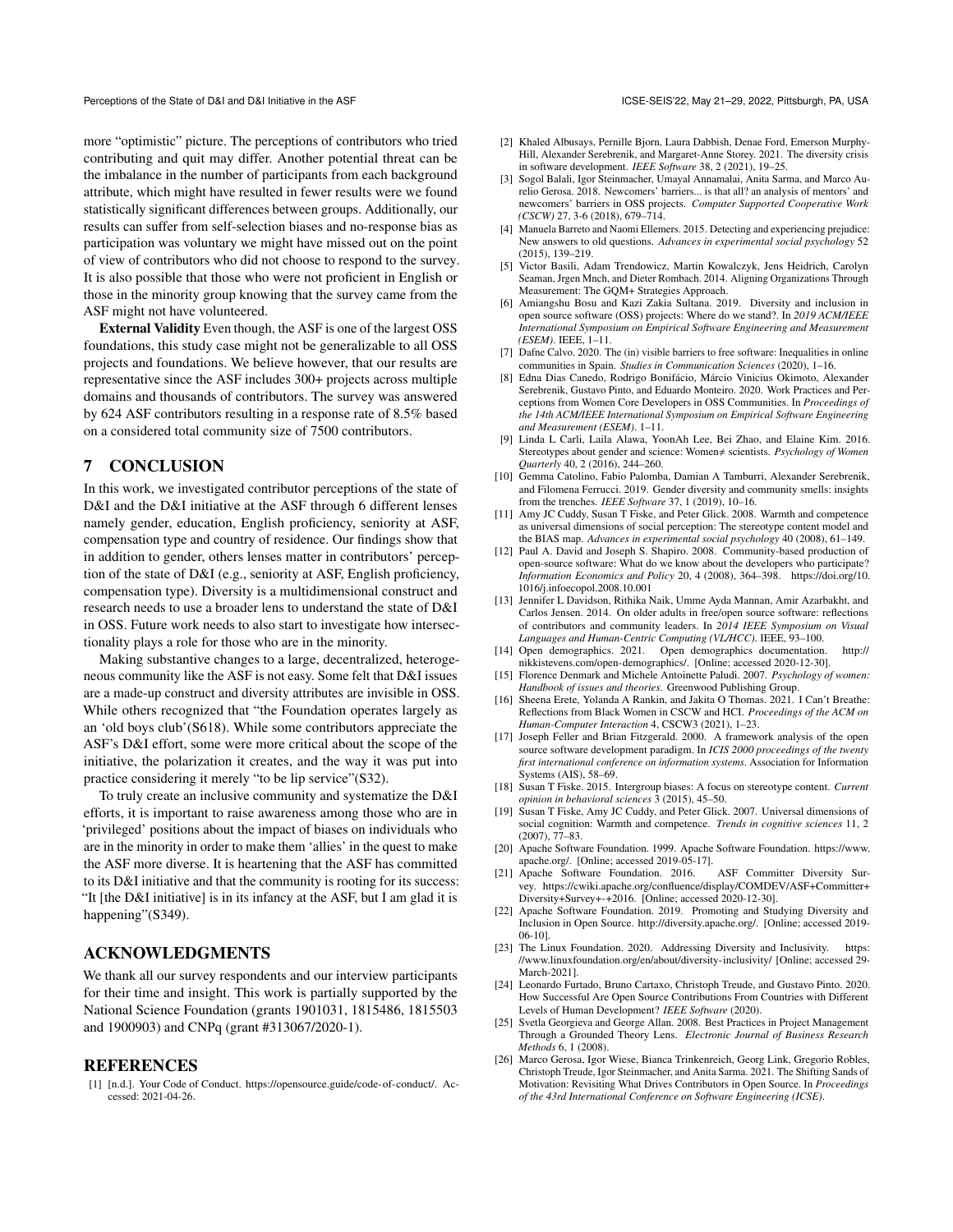- <span id="page-11-3"></span>[27] R. Ghosh, A. Glott, B. Krieger, and B. Robles. 2002. Free/Libre and Open Source Software: Survey and Study (FLOSS), Final Report, Part IV: Survey of Developers.
- <span id="page-11-18"></span>[28] Abdul Rehman Gila, Jafreezal Jaafa, Mazni Omar, and Muhammad Zahid Tunio. 2014. Impact of personality and gender diversity on software development teams' performance. In *2014 International Conference on Computer, Communications, and Control Technology (I4CT)*. IEEE, 261–265.
- <span id="page-11-23"></span>[29] Mariam Guizani, Bianca Trinkenreich, Aileen Abril Castro-Guzman, Igor Steinmacher, Marco A. Gerosa, and Anita Sarma. Feb, 2022. Supplemental Document for Perceptions of the State of D&I and D&I Initiative in the ASF. Available at [https://figshare.com/s/888e88758dee6b9a9475.](https://figshare.com/s/888e88758dee6b9a9475)
- <span id="page-11-33"></span>[30] Bonnie M Hagerty, Reg A Williams, James C Coyne, and Margaret R Early. 1996. Sense of belonging and indicators of social and psychological functioning. *Archives of psychiatric nursing* 10, 4 (1996), 235–244.
- <span id="page-11-24"></span>[31] Frank E Harrell. 2015. Ordinal logistic regression. In *Regression modeling strategies*. Springer, 311–325.
- <span id="page-11-25"></span>[32] Madeline E Heilman and Tyler G Okimoto. 2007. Why are women penalized for success at male tasks?: the implied communality deficit. *Journal of applied psychology* 92, 1 (2007), 81.
- <span id="page-11-34"></span>[33] Rick H Hoyle and Anne M Crawford. 1994. Use of individual-level data to investigate group phenomena issues and strategies. *Small Group Research* 25, 4 (1994), 464–485.
- <span id="page-11-44"></span>[34] Nasif Imtiaz, Justin Middleton, Joymallya Chakraborty, Neill Robson, Gina Bai, and Emerson Murphy-Hill. 2019. Investigating the effects of gender bias on GitHub. In *2019 IEEE/ACM 41st International Conference on Software Engineering (ICSE)*. IEEE, 700–711.
- <span id="page-11-19"></span>[35] Daniel Izquierdo, Nicole Huesman, Alexander Serebrenik, and Gregorio Robles. 2018. Openstack gender diversity report. *IEEE Software* 36, 1 (2018), 28–33.
- <span id="page-11-28"></span>[36] Laura Duhan Kaplan. 1994. Woman as caretaker: An archetype that supports patriarchal militarism. *Hypatia* 9, 2 (1994), 123–133.
- <span id="page-11-45"></span>[37] Andrew Kofink. 2015. Contributions of the under-appreciated: gender bias in an open-source ecology. In *Companion Proceedings of the 2015 ACM SIGPLAN International Conference on Systems, Programming, Languages and Applications: Software for Humanity*. 83–84.
- <span id="page-11-5"></span>[38] Amanda Lee and Jeffrey Carver. 2019. FLOSS Participants' Perceptions about Gender and Inclusiveness: A Survey. In *41st International Conference on Software Engineering*.
- <span id="page-11-2"></span>[39] Amanda Lee and Jeffrey C Carver. 2019. FLOSS participants' perceptions about gender and inclusiveness: a survey. In *2019 IEEE/ACM 41st International Conference on Software Engineering (ICSE)*. IEEE, 677–687.
- <span id="page-11-38"></span>[40] Amanda Lee, Jeffrey C Carver, and Amiangshu Bosu. 2017. Understanding the impressions, motivations, and barriers of one time code contributors to FLOSS projects: a survey. In *2017 IEEE/ACM 39th International Conference on Software Engineering (ICSE)*. IEEE, 187–197.
- <span id="page-11-35"></span>[41] Renee Li, Pavitthra Pandurangan, Hana Frluckaj, and Laura Dabbish. 2021. Code of Conduct Conversations in Open Source Software Projects on Github. *Proceedings of the ACM on Human-Computer Interaction* 5, CSCW1 (2021), 1–31.
- <span id="page-11-32"></span>[42] Sook Lim. 2008. Job satisfaction of information technology workers in academic libraries. *Library & Information Science Research* 30, 2 (2008), 115–121.
- <span id="page-11-20"></span>[43] Bin Lin and Alexander Serebrenik. 2016. Recognizing gender of stack overflow users. In *Proceedings of the 13th International Conference on Mining Software Repositories*. 425–429.
- <span id="page-11-36"></span>[44] Hanna Mäenpää, Simo Mäkinen, Terhi Kilamo, Tommi Mikkonen, Tomi Männistö, and Paavo Ritala. 2018. Organizing for openness: six models for developer involvement in hybrid OSS projects. *Journal of Internet Services and Applications* 9, 1 (2018), 17.
- <span id="page-11-0"></span>[45] Jennifer Marlow, Laura Dabbish, and Jim Herbsleb. 2013. Impression Formation in Online Peer Production: Activity Traces and Personal Profiles in Github. In *Proceedings of the 2013 Conference on Computer Supported Cooperative Work (CSCW '13)*. ACM, New York, NY, USA, 117–128.
- <span id="page-11-26"></span>[46] Merryn McKinnon and Christine O'Connell. 2020. Perceptions of stereotypes applied to women who publicly communicate their STEM work. *Humanities and Social Sciences Communications* 7, 1 (2020), 1–8.
- <span id="page-11-6"></span>[47] Christopher Mendez, Hema Susmita Padala, Zoe Steine-Hanson, Claudia Hilderbrand, Amber Horvath, Charles Hill, Logan Simpson, Nupoor Patil, Anita Sarma, and Margaret Burnett. 2018. Open source barriers to entry, revisited: A sociotechnical perspective. In *Proceedings of the 40th International Conference on Software Engineering*. 1004–1015.
- <span id="page-11-27"></span>[48] Kristina MW Mitchell and Jonathan Martin. 2018. Gender bias in student evaluations. *PS: Political Science & Politics* 51, 3 (2018), 648–652.
- <span id="page-11-12"></span>[49] Patrick Morrison, Rahul Pandita, Emerson Murphy-Hill, and Anne McLaughlin. 2016. Veteran developers' contributions and motivations: An open source perspective. In *2016 IEEE Symposium on Visual Languages and Human-Centric Computing (VL/HCC)*. IEEE, 171–179.
- <span id="page-11-11"></span>[50] Yukasa Murakami, Masateru Tsunoda, and Hidetake Uwano. 2017. WAP: Does Reviewer Age Affect Code Review Performance?. In *2017 IEEE 28th International Symposium on Software Reliability Engineering (ISSRE)*. IEEE, 164–169.
- <span id="page-11-7"></span>[51] Dawn Nafus. 2012. 'Patches don't have gender': What is not open in open source software. *New Media & Society* 14, 4 (2012), 669–683.
- <span id="page-11-39"></span>[52] Robbie T Nakatsu and Charalambos L Iacovou. 2009. A comparative study of important risk factors involved in offshore and domestic outsourcing of software development projects: A two-panel Delphi study. *Information & Management* 46, 1 (2009), 57–68.
- <span id="page-11-13"></span>[53] Marco Ortu, Giuseppe Destefanis, Steve Counsell, Stephen Swift, Roberto Tonelli, and Michele Marchesi. 2017. How diverse is your team? Investigating gender and nationality diversity in GitHub teams. *Journal of Software Engineering Research and Development* 5, 1 (2017), 1–18.
- <span id="page-11-14"></span>[54] Susmita Hema Padala, Christopher John Mendez, Luiz Felipe Dias, Igor Steinmacher, Zoe Steine Hanson, Claudia Hilderbrand, Amber Horvath, Charles Hill, Logan Dale Simpson, Margaret Burnett, et al. 2020. How Gender-biased Tools Shape Newcomer Experiences in OSS Projects. *IEEE Transactions on Software Engineering* (2020).
- <span id="page-11-40"></span>[55] Lawrence Peters. 2003. Managing software professionals. In *IEMC'03 Proceedings. Managing Technologically Driven Organizations: The Human Side of Innovation and Change*. IEEE, 61–66.
- <span id="page-11-31"></span>[56] Whitney E Powell, D Scott Hunsinger, and B Dawn Medlin. 2010. Gender differences within the open source community: An exploratory study. *Journal of Information Technology* 21, 4 (2010), 29–37.
- <span id="page-11-8"></span>[57] Gede Artha Azriadi Prana, Denae Ford, Ayushi Rastogi, David Lo, Rahul Purandare, and Nachiappan Nagappan. 2020. Including Everyone, Everywhere: Understanding Opportunities and Challenges of Geographic Gender-Inclusion in OSS. *ACM Transactions on Software Engineering and Methodology (TOSEM)* (2020).
- <span id="page-11-17"></span>[58] CHAOSS Project. 2017. Diversity and inclusion metrics. [https://github.com/](https://github.com/chaoss/wg-diversity-inclusion/tree/master/focus-areas) [chaoss/wg-diversity-inclusion/tree/master/focus-areas.](https://github.com/chaoss/wg-diversity-inclusion/tree/master/focus-areas) [Online; accessed 2020- 12-30].
- <span id="page-11-43"></span>[59] Yolanda A Rankin and Kallayah K Henderson. 2021. Resisting Racism in Tech Design: Centering the Experiences of Black Youth. *Proceedings of the ACM on Human-Computer Interaction* 5, CSCW1 (2021), 1–32.
- <span id="page-11-42"></span>[60] Yolanda A Rankin and India Irish. 2020. A Seat at the Table: Black Feminist Thought as a Critical Framework for Inclusive Game Design. *Proceedings of the ACM on Human-Computer Interaction* 4, CSCW2 (2020), 1–26.
- <span id="page-11-41"></span>[61] Yolanda A Rankin and Jakita O Thomas. 2020. The intersectional experiences of Black women in computing. In *Proceedings of the 51st ACM Technical Symposium on Computer Science Education*. 199–205.
- <span id="page-11-9"></span>[62] Ayushi Rastogi, Nachiappan Nagappan, and Georgios Gousios. 2016. *Geographical bias in GitHub: Perceptions and reality*. Technical Report.
- <span id="page-11-10"></span>[63] Ayushi Rastogi, Nachiappan Nagappan, Georgios Gousios, and André van der Hoek. 2018. Relationship between geographical location and evaluation of developer contributions in github. In *Proceedings of the 12th ACM/IEEE International Symposium on Empirical Software Engineering and Measurement*. 1–8.
- <span id="page-11-21"></span>[64] Gregorio Robles, Laura Arjona Reina, Alexander Serebrenik, Bogdan Vasilescu, and Jesús M González-Barahona. 2014. FLOSS 2013: A survey dataset about free software contributors: challenges for curating, sharing, and combining. In *Proceedings of the 11th Working Conference on Mining Software Repositories*. 396–399.
- <span id="page-11-4"></span>[65] Gregorio Robles, Laura Arjona Reina, Jesús M González-Barahona, and Santiago Dueñas Domínguez. 2016. Women in free/libre/open source software: The situation in the 2010s. In *IFIP International Conference on Open Source Systems*. Springer, 163–173.
- <span id="page-11-37"></span>[66] Sonali K Shah. 2006. Motivation, governance, and the viability of hybrid forms in open source software development. *Management science* 52, 7 (2006), 1000– 1014.
- <span id="page-11-1"></span>[67] Leif Singer, Fernando Figueira Filho, Brendan Cleary, Christoph Treude, Margaret-Anne Storey, and Kurt Schneider. 2013. Mutual Assessment in the Social Programmer Ecosystem: An Empirical Investigation of Developer Profile Aggregators. In *Proceedings of the 2013 Conference on Computer Supported Cooperative Work (CSCW '13)*. ACM, New York, NY, USA, 103–116.
- <span id="page-11-22"></span>[68] Vandana Singh. 2019. Women participation in open source software communities. In *Proceedings of the 13th European Conference on Software Architecture-Volume 2*. 94–99.
- <span id="page-11-16"></span>[69] Vandana Singh and William Brandon. 2019. Open source software community inclusion initiatives to support women participation. In *IFIP International Conference on Open Source Systems*. Springer, 68–79.
- <span id="page-11-29"></span>[70] Igor Steinmacher, Tayana Conte, Marco Aurélio Gerosa, and David Redmiles. 2015. Social barriers faced by newcomers placing their first contribution in open source software projects. In *Proceedings of the 18th ACM conference on Computer supported cooperative work & social computing*. 1379–1392.
- <span id="page-11-15"></span>[71] Igor Steinmacher, Gregorio Robles, Brian Fitzgerald, and Anthony Wasserman. 2017. Free and open source software development: the end of the teenage years. *Journal of Internet Services and Applications* 8, 1 (05 Dec 2017), 17. [https:](https://doi.org/10.1186/s13174-017-0069-9) [//doi.org/10.1186/s13174-017-0069-9](https://doi.org/10.1186/s13174-017-0069-9)
- <span id="page-11-30"></span>[72] Igor Steinmacher, Marco Aurelio Graciotto Silva, Marco Aurelio Gerosa, and David F Redmiles. 2015. A systematic literature review on the barriers faced by newcomers to open source software projects. *Information and Software Technology*